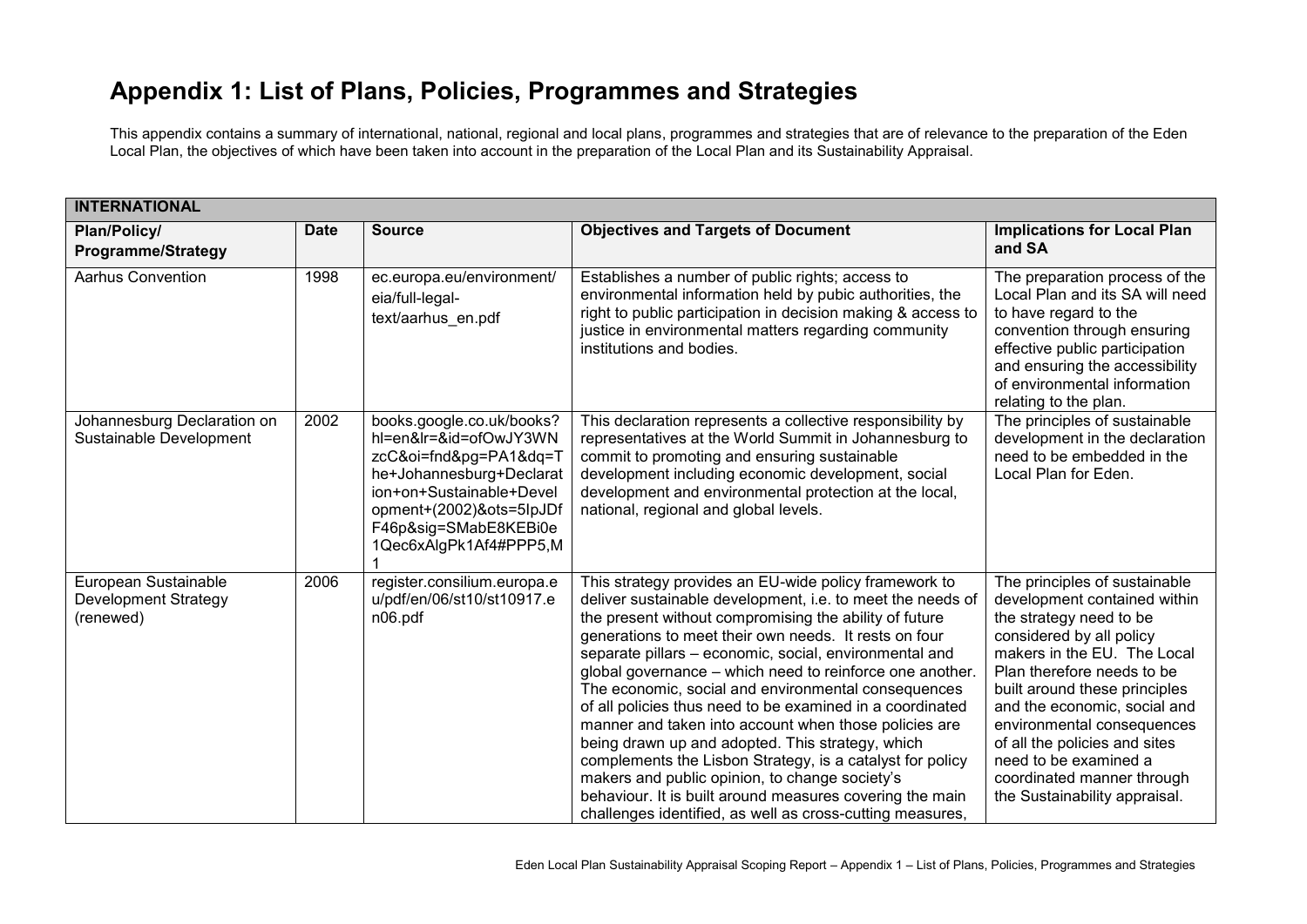|                                                                                       |      |                                                                                       | adequate funding, the involvement of all stakeholders and<br>effective policy implementation and follow-up.                                                                                                                                                                                                                                                                                                                                                                                                                                                                                                                                                                                                                                                                                                                                                                                                                                                                                                                                   |                                                                                                                                                                                                                                          |
|---------------------------------------------------------------------------------------|------|---------------------------------------------------------------------------------------|-----------------------------------------------------------------------------------------------------------------------------------------------------------------------------------------------------------------------------------------------------------------------------------------------------------------------------------------------------------------------------------------------------------------------------------------------------------------------------------------------------------------------------------------------------------------------------------------------------------------------------------------------------------------------------------------------------------------------------------------------------------------------------------------------------------------------------------------------------------------------------------------------------------------------------------------------------------------------------------------------------------------------------------------------|------------------------------------------------------------------------------------------------------------------------------------------------------------------------------------------------------------------------------------------|
| EU 7th Environmental Action<br>Plan "Living well, within the<br>limits of our planet" | 2013 | ec.europa.eu/environment/<br>newprg/index.htm                                         | The 7th Environment Action Programme (EAP) guides<br>European environment policy until 2020. In order to give<br>more long-term direction it sets out a vision beyond that,<br>of where it wants the Union to be by 2050: "In 2050, we<br>live well, within the planet's ecological limits. Our<br>prosperity and healthy environment stem from an<br>innovative, circular economy where nothing is wasted and<br>where natural resources are managed sustainably, and<br>biodiversity is protected, valued and restored in ways that<br>enhance our society's resilience. Our low-carbon growth<br>has long been decoupled from resource use, setting the<br>pace for a safe and sustainable global society."<br>The programme identifies three priority areas where more<br>action is needed to protect nature and strengthen<br>ecological resilience, boost resource-efficient, low-carbon<br>growth, and reduce threats to human health and<br>wellbeing linked to pollution, chemical substances, and<br>the impacts of climate change. | The Local Plan needs to<br>reflect the objectives of the<br>programme. Particularly, it<br>must consider the impacts of<br>climate change and present a<br>strategy that will enable Eden<br>to grow within its<br>environmental limits. |
| European Spatial<br><b>Development Perspective</b>                                    | 1999 | ec.europa.eu/regional polic<br>y/sources/docoffic/official/re<br>ports/pdf/sum_en.pdf | The ESDP defines at a Union level policy objectives and<br>general principles of spatial development to ensure the<br>sustainable balanced development of the European<br>territory which respects its diversity.<br>The policy objectives and options of the ESDP are<br>addressed to all those involved in spatial development at<br>the European, national, regional and local levels. They<br>are as follows: A) the establishment of a polycentric and<br>balanced urban system, B) the promotion of integrated<br>transport and communications concepts offering parity of<br>access to infrastructure and knowledge throughout the<br>Union, C) the development and conservation of the<br>natural and cultural heritage.                                                                                                                                                                                                                                                                                                              | The Local Plan should have<br>regard to the policy objectives<br>in the ESDP and consider how<br>it can contribute to them.                                                                                                              |
| Kyoto Climate Change<br>protocol                                                      | 2002 | unfccc.int/essential backgr<br>ound/kyoto_protocol/items/<br>1678.php                 | The Kyoto Protocol is an international agreement linked<br>to the United Nations Framework Convention on Climate<br>Change, which commits its Parties by setting<br>internationally binding emission reduction targets.<br>European Union and its member states have agreed to a<br>reduction of emissions from 1990 levels of -8 per cent<br>over the period 2008-2012. Some parties have also                                                                                                                                                                                                                                                                                                                                                                                                                                                                                                                                                                                                                                               | The Local Plan should have<br>regard to the wider<br>requirements for reductions in<br>emission targets, and set a<br>strategy for Eden that aims to<br>support this reduction, through<br>its choice of development                     |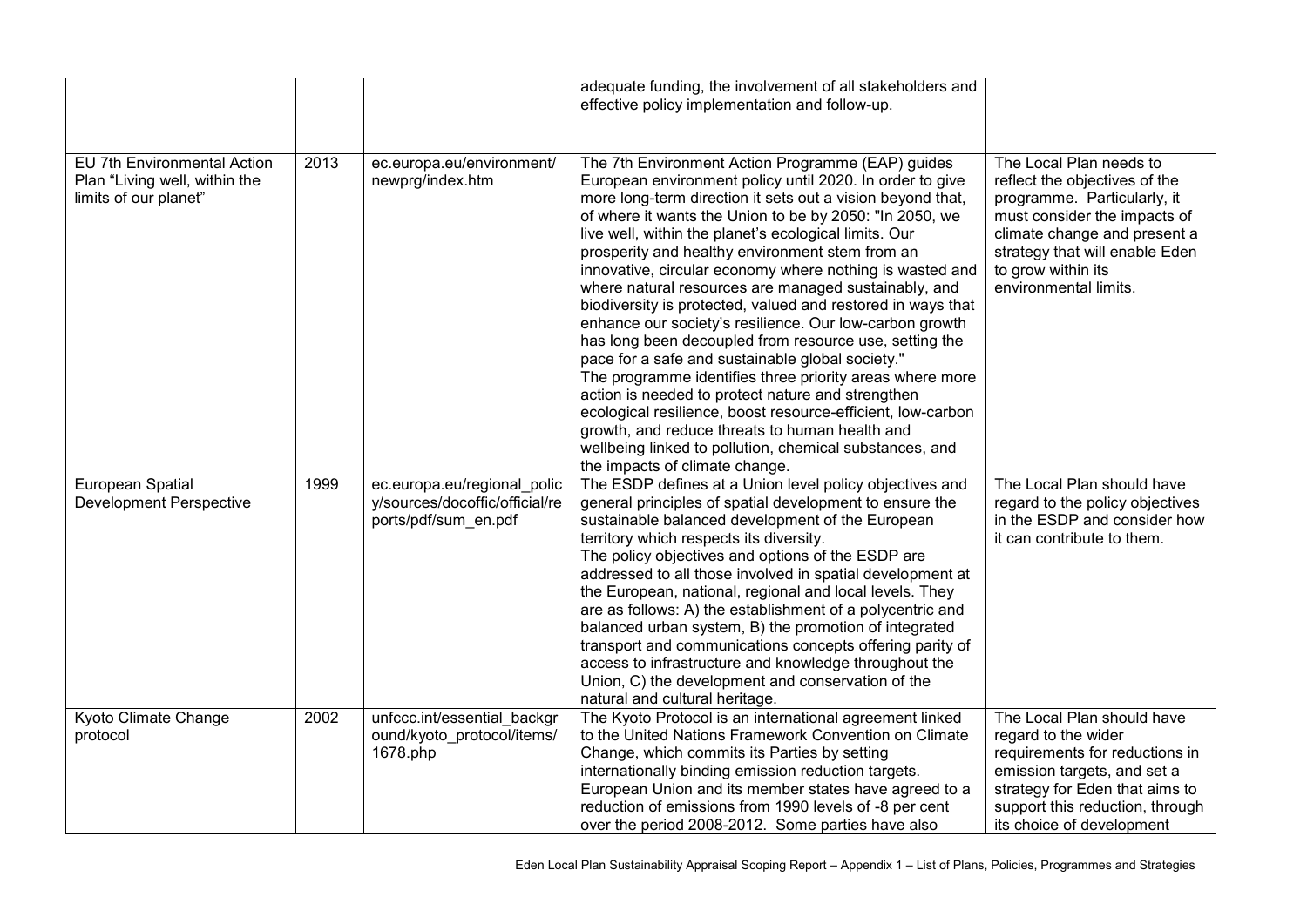|                                                          |      |                                                                                           | signed up to binding reduction targets in the period 2013-<br>2020.                                                                                                                                                                                                                                                                                                                                                                                                                                                                                                                                                                                                                                                                                                                                                                                            | locations.                                                                                                                                                                                                                                                                                             |
|----------------------------------------------------------|------|-------------------------------------------------------------------------------------------|----------------------------------------------------------------------------------------------------------------------------------------------------------------------------------------------------------------------------------------------------------------------------------------------------------------------------------------------------------------------------------------------------------------------------------------------------------------------------------------------------------------------------------------------------------------------------------------------------------------------------------------------------------------------------------------------------------------------------------------------------------------------------------------------------------------------------------------------------------------|--------------------------------------------------------------------------------------------------------------------------------------------------------------------------------------------------------------------------------------------------------------------------------------------------------|
| European SEA Directive<br>2001/42/EC                     | 2001 | eur-<br>lex.europa.eu/LexUriServ/L<br>exUriServ.do?uri=CELEX:3<br>2001L0042:EN:NOT        | The directive seeks to provide high levels of protection<br>through integrating environmental assessment into the<br>preparation and adoption of plans and programmes. It<br>requires the effects of plans including preferred<br>approaches and reasonable alternatives to be assessed,<br>with this assessment being subject to public consultation,<br>and intended to inform the content of the plan.                                                                                                                                                                                                                                                                                                                                                                                                                                                      | The Sustainability Appraisal of<br>the Local Plan will need to<br>satisfy the requirements of the<br>SEA Directive and associated<br>Regulations.                                                                                                                                                      |
| <b>UN Convention on Human</b><br><b>Rights</b>           |      | hrweb.org/legal/undocs.htm                                                                | International agreement on human rights. It details the<br>basic civil and political rights of individuals and nations.                                                                                                                                                                                                                                                                                                                                                                                                                                                                                                                                                                                                                                                                                                                                        | The Local Plan must be<br>prepared in compliance with<br>the convention and must not<br>compromise any human rights<br>through its preparation<br>process or its content.                                                                                                                              |
| EC Directive 2009/147/EC<br>(Conservation of wild birds) | 2009 | eur-<br>lex.europa.eu/LexUriServ/L<br>exUriServ.do?uri=OJ:L:201<br>0:020:0007:0025:EN:PDF | European directive sets out the mechanisms for the<br>conservation of significant bird species listed in the<br>annexes of the directive.                                                                                                                                                                                                                                                                                                                                                                                                                                                                                                                                                                                                                                                                                                                      | The Local Plan will need to<br>have regard to the Directive<br>and ensure that risks to<br>species are minimised and<br>within acceptable limits,<br>through the Habitats<br>Regulations Assessment,<br>Appropriate Assessment if<br>required, and Sustainability<br>Appraisal.                        |
| European Landscape<br>Convention                         | 2004 | conventions.coe.int/Treaty/<br>en/Treaties/Word/176.doc                                   | The European Landscape Convention (ELC) is the first<br>international convention to focus specifically on<br>landscape. Created by the Council of Europe, the<br>convention promotes landscape protection, management<br>and planning, and European co-operation on landscape<br>issues. Signed by the UK Government in February 2006,<br>the ELC became binding from March 2007. It applied to<br>all landscapes, towns and villages, as well as open<br>countryside; the coast and inland areas; and ordinary or<br>even degraded landscapes, as well as those that are<br>afforded protection. It highlights the importance of<br>developing landscape policies dedicated to the<br>protection, management and creation of landscapes and<br>establishing procedures for the general public and other<br>stakeholders to participate in policy creation and | The Local Plan will need to<br>ensure the protection,<br>management and creation of<br>landscapes through its policy<br>making and development<br>strategy.<br>Landscape character<br>assessments in place in Eden<br>will be used to inform policy<br>making and site selection in<br>the Local Plan. |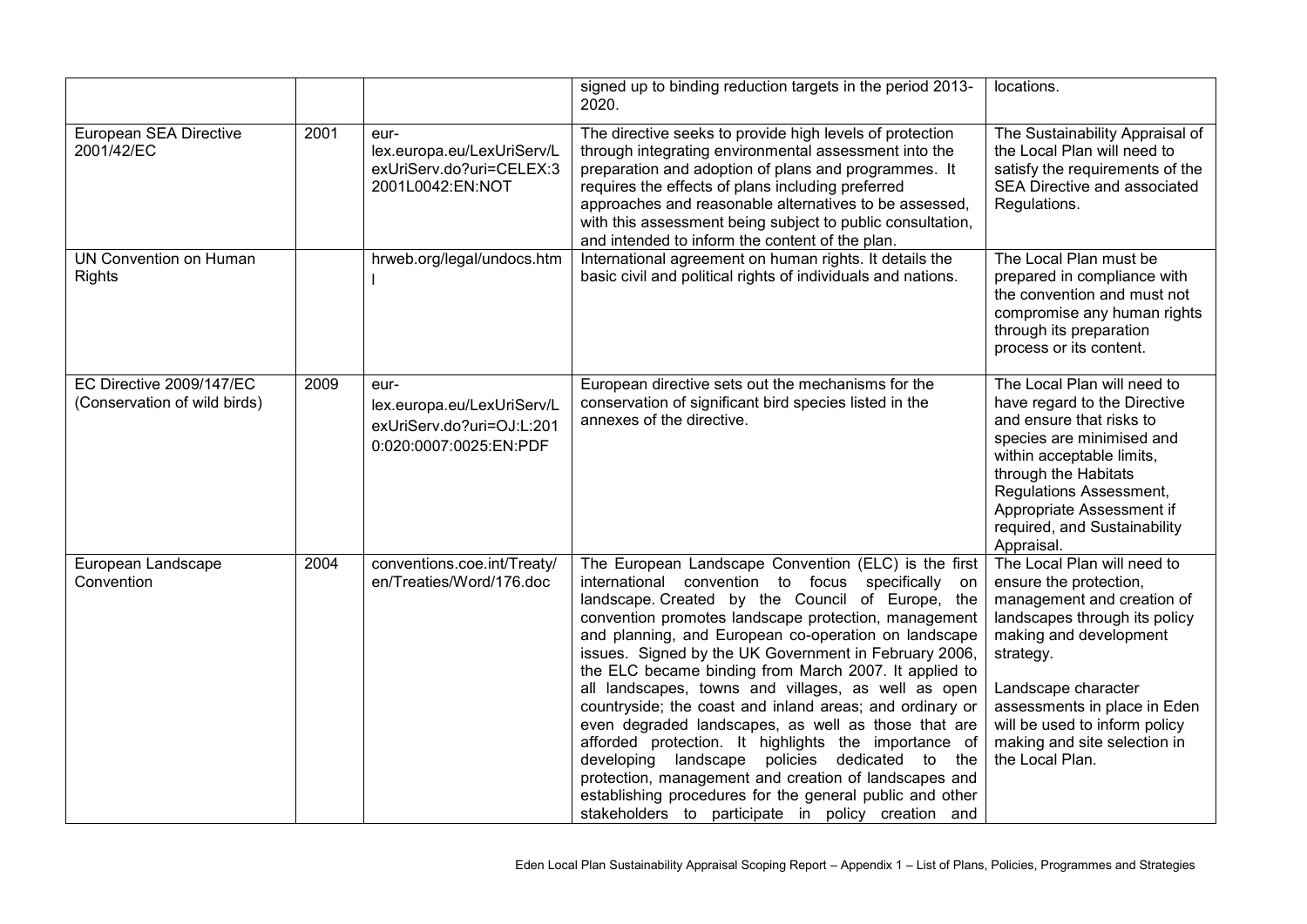|                                                                                   |      |                                                                                     | implementation.                                                                                                                                                                                                                                                                                                                                                                                                                                                                                                                                                                                                                                                                                                                                                                                                                                                                         |                                                                                                                                                                                                                                          |
|-----------------------------------------------------------------------------------|------|-------------------------------------------------------------------------------------|-----------------------------------------------------------------------------------------------------------------------------------------------------------------------------------------------------------------------------------------------------------------------------------------------------------------------------------------------------------------------------------------------------------------------------------------------------------------------------------------------------------------------------------------------------------------------------------------------------------------------------------------------------------------------------------------------------------------------------------------------------------------------------------------------------------------------------------------------------------------------------------------|------------------------------------------------------------------------------------------------------------------------------------------------------------------------------------------------------------------------------------------|
| European Habitats Directive<br>92/43/EEC                                          | 1992 | eur-<br>lex.europa.eu/LexUriServ/L<br>exUriServ.do?uri=CELEX:3<br>1992L0043:EN:HTML | The main aim of the Habitats Directive is to promote the<br>maintenance of biodiversity by requiring Member States<br>to take measures to maintain or restore natural habitats<br>and wild species listed on the Annexes to the Directive at<br>a favourable conservation status, introducing robust<br>protection for those habitats and species of European<br>importance. The provisions of the Directive require<br>Member States to introduce a range of measures. Of<br>particular relevance to plan making is the requirement for<br>the appropriate assessment of plans and projects likely to<br>have a significant effect on Natura 2000 sites                                                                                                                                                                                                                                | The requirements for<br>appropriate assessment have<br>been incorporated into the<br>plan making process through<br>the Habitats Regulations<br>Assessment, to assess and<br>minimise the plan's impact on<br>Natura 2000 network sites. |
| European Water Framework<br>Directive 2000/60/EC                                  | 2007 | eur-lex.europa.eu/legal-<br>content/EN/TXT/?uri=CELE<br>X:32007L0060                | The Floods Directive requires Member States to assess if<br>all water courses and coast lines are at risk from flooding,<br>to map the flood extent and assets and humans at risk in<br>these areas and to take adequate and coordinated<br>measures to reduce this flood risk.<br>Member States are required to carry out a preliminary<br>assessment by 2011 to identify the river basins and<br>associated coastal areas at risk of flooding. Then for each<br>zone draw up flood risk maps by 2013 and establish flood<br>risk management plans focused on prevention, protection<br>and preparedness by 2015.                                                                                                                                                                                                                                                                      | The Local Plan will need to<br>have regard to flood risk in its<br>development strategy and<br>policy making. A Flood Risk<br>Assessment has informed the<br>plan. An Eden Catchment<br>Flood Management Plan was<br>prepared in 2009.   |
| EU Ambient Air Quality and<br>Cleaner Air for<br>Europe<br>Directive (2008/50/EC) | 2008 | eur-lex.europa.eu/legal-<br>content/EN/TXT/?uri=CELE<br>X:32008L0050                | The Ambient Air Quality and Cleaner Air for Europe<br>Directive (2008/50/EC) consolidated earlier air quality<br>directives and also defines and establishes objectives<br>and targets for ambient air quality to avoid, prevent or<br>reduce harmful effects on human health and the<br>environment as a whole. It sets legally binding limits for<br>concentrations in outdoor air of major air pollutants that<br>impact on public health such as particulate matter (PM10<br>and PM2.5) and nitrogen dioxide (NO2). The 2008<br>directive replaced nearly all the previous EU air quality<br>legislation and was made law in England through the Air<br>Quality Standards Regulations 2010, which also<br>incorporates the 4th air quality daughter directive<br>(2004/107/EC) that sets targets for levels in outdoor air of<br>certain toxic heavy metals and polycyclic aromatic | The Local Plan needs to have<br>regard to air quality and<br>through its strategy and site<br>selection seek to ensure that<br>any adverse impacts on air<br>quality are minimised.                                                      |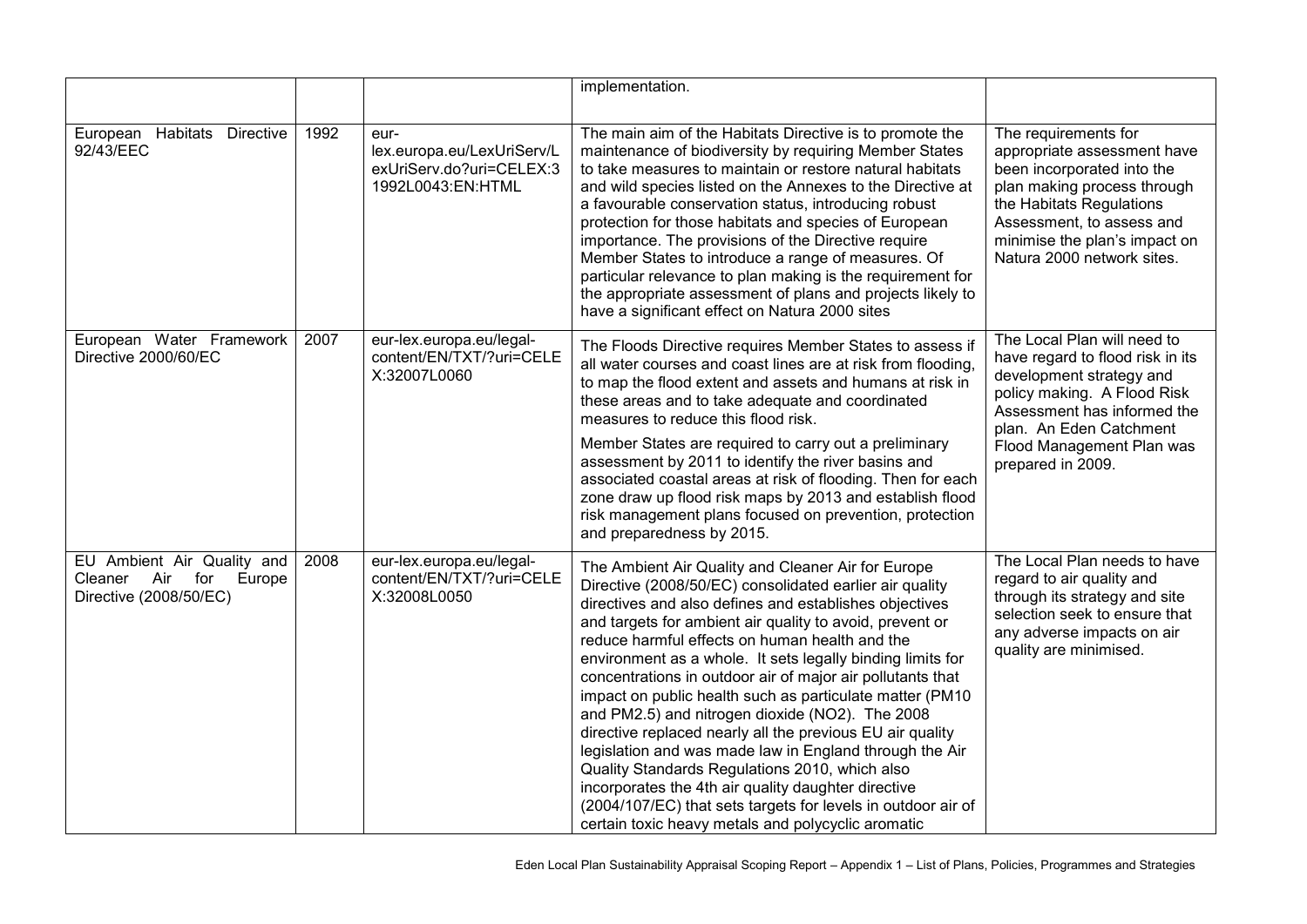|                                               |      |                                                                                           | hydrocarbons.                                                                                                                                                                                                                                                                                                                                                                                                                                                                                                                                                                                              |                                                                                                                                                                                |
|-----------------------------------------------|------|-------------------------------------------------------------------------------------------|------------------------------------------------------------------------------------------------------------------------------------------------------------------------------------------------------------------------------------------------------------------------------------------------------------------------------------------------------------------------------------------------------------------------------------------------------------------------------------------------------------------------------------------------------------------------------------------------------------|--------------------------------------------------------------------------------------------------------------------------------------------------------------------------------|
| Renewable Energy<br>Directive<br>(2009/28/EC) | 2009 | eur-<br>lex.europa.eu/LexUriServ/L<br>exUriServ.do?uri=OJ:L:200<br>9:140:0016:0062:EN:PDF | This Directive establishes a common framework for the<br>use of energy from renewable sources in order to limit<br>greenhouse gas emissions and to promote cleaner<br>transport. It encourages energy efficiency, energy<br>consumption from renewable sources and the<br>improvement of energy supply. Each Member State has a<br>target calculated according to the share of energy from<br>renewable sources in its gross final consumption for<br>2020. The UK is required to source 15 per cent of energy<br>needs from renewable sources, including biomass, hydro,<br>wind and solar power by 2020. | The Local Plan will need to<br>have regards to the wider<br>requirement to increase the<br>use of renewable energy and<br>set a policy framework that is<br>conducive to this. |

| <b>NATIONAL</b>                                     |             |                                                                          |                                                                                                                                                                                                                                                                                                                                                                                                                                                                                                                                                                                                                                                                                                                                                                                                             |                                                                                                                                                                                                                                                                                                                                                                                                                           |
|-----------------------------------------------------|-------------|--------------------------------------------------------------------------|-------------------------------------------------------------------------------------------------------------------------------------------------------------------------------------------------------------------------------------------------------------------------------------------------------------------------------------------------------------------------------------------------------------------------------------------------------------------------------------------------------------------------------------------------------------------------------------------------------------------------------------------------------------------------------------------------------------------------------------------------------------------------------------------------------------|---------------------------------------------------------------------------------------------------------------------------------------------------------------------------------------------------------------------------------------------------------------------------------------------------------------------------------------------------------------------------------------------------------------------------|
| Plan/Policy/<br><b>Programme/Strategy</b>           | <b>Date</b> | <b>Source</b>                                                            | <b>Objectives and Targets of Document</b>                                                                                                                                                                                                                                                                                                                                                                                                                                                                                                                                                                                                                                                                                                                                                                   | <b>Implications for Local Plan</b><br>and SA                                                                                                                                                                                                                                                                                                                                                                              |
| <b>National Planning Policy</b><br>Framework (NPPF) | 2012        | communities.gov.uk/docum<br>ents/planningandbuilding/p<br>df/2116950.pdf | The National Planning Policy Framework sets out the<br>Government's planning policies for England and how<br>these are expected to be applied. It replaces all previous<br>planning policies set out in PPSs and PPGs. It sets out<br>the Government's requirements for the planning system to<br>the extent that it is relevant, proportionate and necessary<br>to do so. It provides a framework within which local people<br>and their accountable councils can produce their own<br>distinctive local and neighbourhood plans, which reflect<br>the needs and priorities of their communities.<br>The NPPF recognises that there are three dimensions to<br>sustainable development: economic, social and<br>environmental. The NPPF establishes a presumption in<br>favour of sustainable development. | The NPPF sets out the<br>planning policy principles that<br>the Local Plan must be<br>prepared in accordance with.<br>Importantly the Local Plan<br>must embrace the presumption<br>in favour of sustainable<br>development.<br>It requires development needs<br>to be objectively assessed and<br>met in full.<br>The NPPF requires<br>Sustainability Appraisal to be<br>an integral part of the plan<br>making process. |
| <b>UK Sustainable Development</b>                   | 2005        | gov.uk/government/publicat<br>ions/securing-the-future-                  | A sustainable development strategy covering the whole of<br>the UK, which gives five                                                                                                                                                                                                                                                                                                                                                                                                                                                                                                                                                                                                                                                                                                                        | The Local Plan needs to take<br>into account the important role                                                                                                                                                                                                                                                                                                                                                           |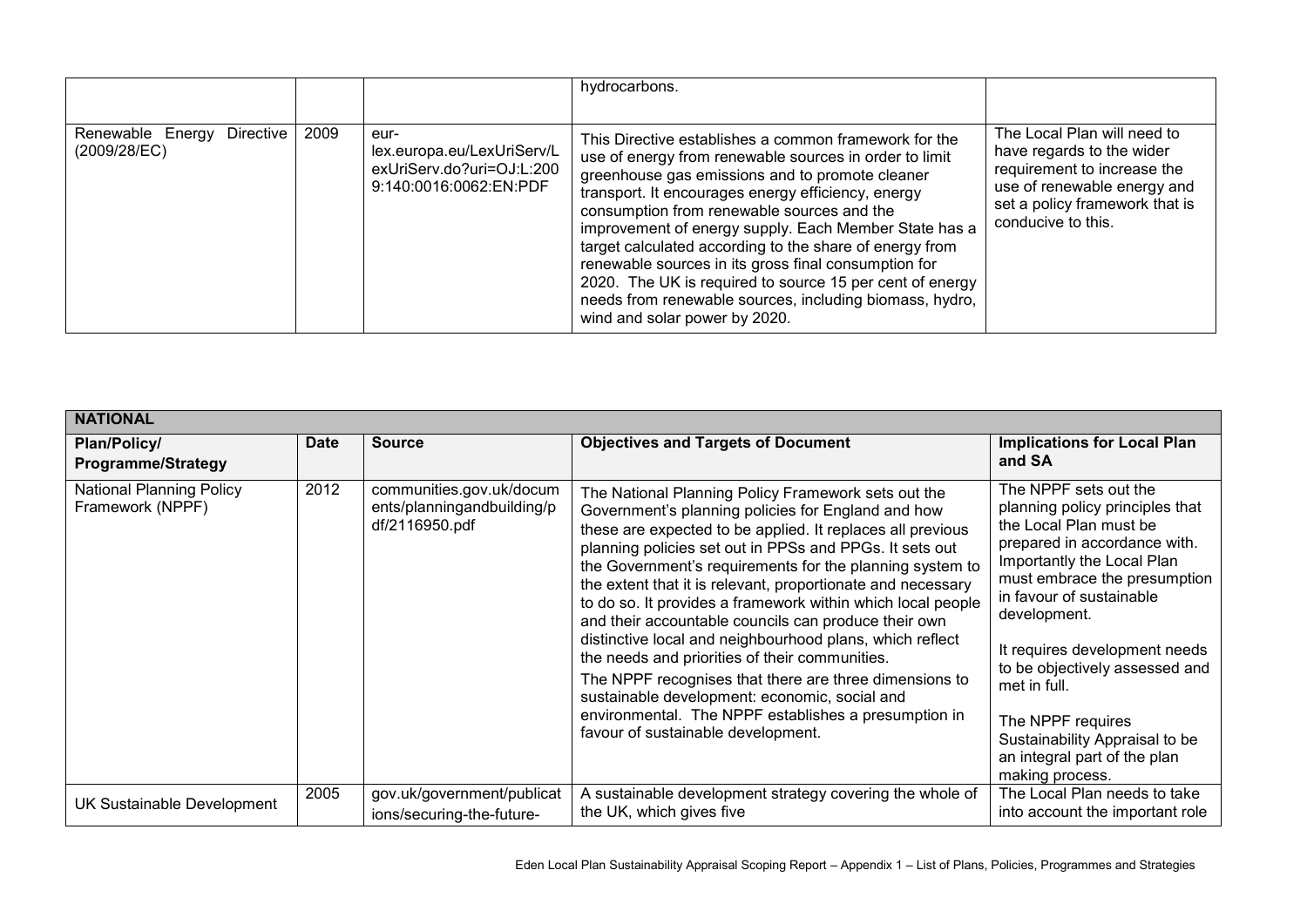| Strategy                                                                           |      | delivering-uk-sustainable-<br>development-strategy                                                                        | guiding principles to be used to achieve sustainable<br>development. These are:<br>- Living within environmental limits<br>- Ensuring a strong, healthy and just society<br>- Achieving a sustainable economy<br>- Promoting good governance<br>- Using sound science responsibly<br>It also sets out four key priorities within the sustainable<br>agenda for the UK, which are:<br>- sustainable consumption and production<br>- climate change<br>- natural resource protection<br>- sustainable communities | of the planning system and<br>plan making in contributing<br>towards sustainable<br>development objectives. The<br>Sustainability Appraisal will be<br>a key tool in ensuring the plan<br>is working towards these<br>objectives.                                                                                                                                                      |
|------------------------------------------------------------------------------------|------|---------------------------------------------------------------------------------------------------------------------------|-----------------------------------------------------------------------------------------------------------------------------------------------------------------------------------------------------------------------------------------------------------------------------------------------------------------------------------------------------------------------------------------------------------------------------------------------------------------------------------------------------------------|----------------------------------------------------------------------------------------------------------------------------------------------------------------------------------------------------------------------------------------------------------------------------------------------------------------------------------------------------------------------------------------|
| Plan for Growth (Government)                                                       | 2011 | gov.uk/government/publicat<br>ions/plan-for-growth-5                                                                      | The Plan for Growth, published alongside Budget 2011,<br>and as part of Autumn Statement 2011, announced a<br>programme of structural reforms to remove barriers to<br>economic growth. The reforms span a range of policies<br>including improving UK infrastructure, cutting red tape,<br>root and branch reform of the planning system and<br>boosting trade and inward investment, to achieve the<br>government's 4 ambitions for growth.                                                                   | The Local Plan needs to have<br>strong regard to the<br>Government's overarching<br>emphasis and priority ion<br>supporting economic growth<br>and this needs to be reflected<br>through the locational strategy<br>and policy framework in the<br>Local Plan. The Plan needs to<br>be prepared in line with the<br>planning system reforms that<br>arose from the Plan for<br>Growth. |
| Laying the foundations: a<br>housing strategy for England                          | 2011 | gov.uk/government/publicat<br>ions/laying-the-foundations-<br>a-housing-strategy-for-<br>england-2                        | The housing strategy sets out a package of reforms to:<br>get the housing market moving again<br>lay the foundations for a more responsive, effective<br>and stable housing market in the future<br>support choice and quality for tenants<br>$\overline{a}$<br>improve environmental standards and design quality                                                                                                                                                                                              | The Local Plan needs to take<br>account of the aims and<br>intentions of the policy,<br>including the planning reforms<br>it promotes, and ensure a<br>positive approach to<br>supporting the delivery of new<br>housing in the area.                                                                                                                                                  |
| Biodiversity 2020: A strategy<br>for England's wildlife and<br>ecosystems services | 2011 | gov.uk/government/publicat<br>ions/biodiversity-2020-a-<br>strategy-for-england-s-<br>wildlife-and-ecosystem-<br>services | Biodiversity 2020 is a national strategy for England's<br>wildlife and ecosystem services and builds on the Natural<br>Environment White Paper. It provides a comprehensive<br>picture of how England is implementing its international<br>and EU commitments. It sets out the strategic direction for<br>biodiversity policy for the next decade on land (including<br>rivers and lakes) and at sea and sets out the<br>Government's ambition to halt biodiversity loss by 2020. It                            | The Local Plan needs to pay<br>due regard to protecting and<br>enhancing biodiversity through<br>its development strategy and<br>planning policy framework.<br>The Sustainability Appraisal<br>needs to thoroughly assess<br>impacts on biodiversity and                                                                                                                               |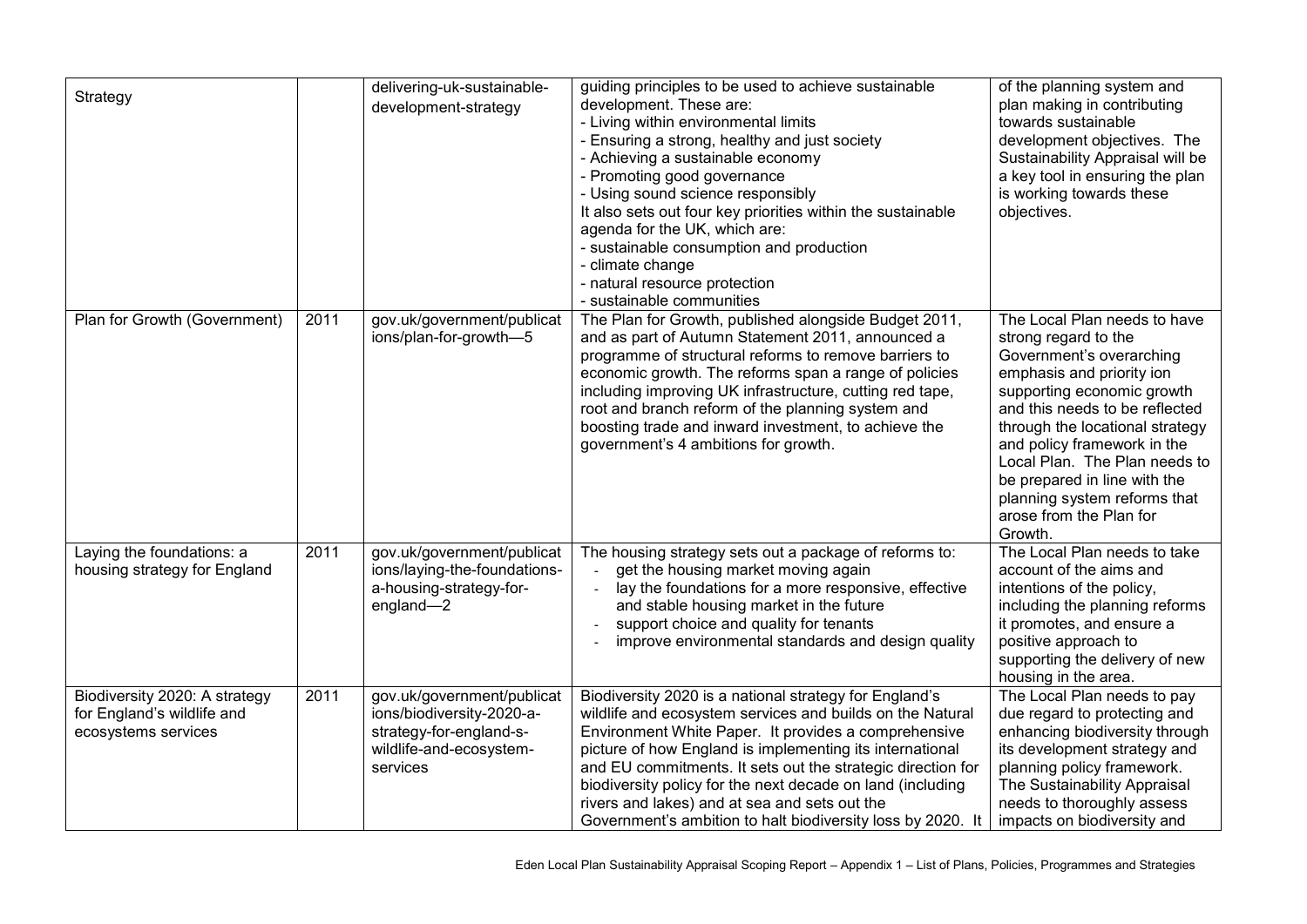|                                                                                                             |      |                                                                                                                                                                                | sets a number of targets and outcomes and how these<br>can be achieved.                                                                                                                                                                                                                                                                                                                                                                                                                                                                                                                                                                                                                                                                                       | seek to minimise them. The<br>Local Plan should seek to help<br>meet the targets and outcomes<br>of Biodiversity 2020.                                                                                                                                                                                                                                                  |
|-------------------------------------------------------------------------------------------------------------|------|--------------------------------------------------------------------------------------------------------------------------------------------------------------------------------|---------------------------------------------------------------------------------------------------------------------------------------------------------------------------------------------------------------------------------------------------------------------------------------------------------------------------------------------------------------------------------------------------------------------------------------------------------------------------------------------------------------------------------------------------------------------------------------------------------------------------------------------------------------------------------------------------------------------------------------------------------------|-------------------------------------------------------------------------------------------------------------------------------------------------------------------------------------------------------------------------------------------------------------------------------------------------------------------------------------------------------------------------|
| The air quality strategy for<br>England, Scotland, Wales and<br>Northern Ireland Volumes 1<br>and 2 (Defra) | 2011 | gov.uk/government/publicat<br>ions/the-air-quality-<br>strategy-for-england-<br>scotland-wales-and-<br>northern-ireland-volume-1<br>gov.uk/government/publicat<br>ions/the-air | This Air Quality Strategy sets out air quality objectives and<br>policy options to further improve air quality in the UK from<br>today into the long term.<br>As well as direct benefits to public health, these options<br>are intended to provide important benefits to quality of<br>life and help to protect the environment.                                                                                                                                                                                                                                                                                                                                                                                                                             | The Local Plan needs to reflect<br>national air quality objectives<br>set out in the strategy. The<br>strategy recognises land use<br>and transport planning as<br>important parts of an<br>integrated approach to air<br>quality improvements. The<br>Local Plan should through its<br>strategy and policy framework<br>seek to improve air quality<br>where possible. |
| Future water: The<br>Government's water strategy<br>for England (Defra)                                     | 2011 | gov.uk/government/uploads<br>/system/uploads/attachmen<br>t data/file/69346/pb13562-<br>future-water-080204.pdf                                                                | The strategy sets out a framework for water management<br>in England, covering topics such as sustainable delivery of<br>secure water supplies, and improved and protected water<br>environment, fair, affordable and cost-reflective water<br>charges, reduced water sector greenhouse gas emissions<br>and more sustainable and effective management of<br>surface water.                                                                                                                                                                                                                                                                                                                                                                                   | The Local Plan will need to<br>take account of the visions and<br>actions of the strategy,<br>particularly with regards<br>surface water drainage, water<br>quality in the natural<br>environment and flooding.                                                                                                                                                         |
| Safeguarding our Soils - A<br>Strategy for England (Defra)                                                  | 2011 | gov.uk/government/publicat<br>ions/safeguarding-our-soils-<br>a-strategy-for-england                                                                                           | A Soil Strategy for England sets out the current policy<br>context on soils and a number of core objectives for policy<br>and research. The strategy's vision is that:<br>agricultural soils will be better managed and threats to<br>them addressed;<br>soils will play a greater role in the fight against climate<br>change and in helping us to<br>adapt to its impacts;<br>soils in urban areas will be sufficiently valued for the<br>ecosystem services they provide and given<br>appropriate weight in the planning system.<br>where development occurs, construction practices will<br>ensure that vital functions can be<br>maintained; and<br>pollution of soils is prevented and our historic legacy of<br>contaminated land is being dealt with. | The Local Plan will need to<br>consider its impacts on soil, for<br>example by limiting the loss of<br>prime agricultural land in the<br>area and seeking to protect<br>rare and carbon rich soils.<br>Impacts on soil of the plan will<br>be assessed through its<br>Sustainability Appraisal.                                                                         |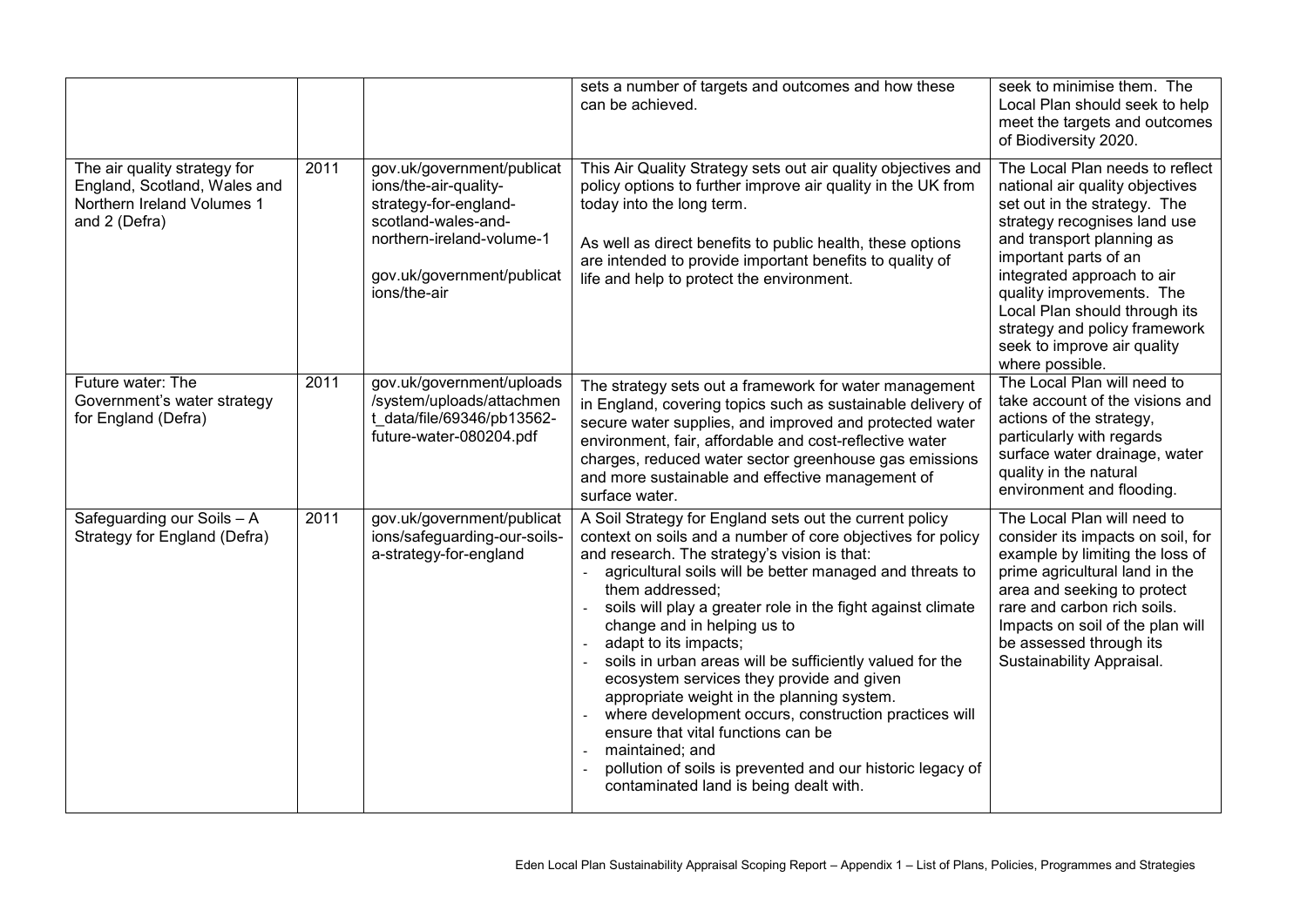| The Environmental<br>Assessment of Plans and<br>Programmes Regulations 2004 | 2004 | legislation.gov.uk/uksi/2004<br>/1633/contents/made                        | Environmental legislation which details the requirements<br>of plans and programmes to undertake a wider<br>sustainability assessment of potential impacts. This<br>legislation formalises the need for new planning<br>documents to comply with the requirements of the<br>European SEA Directive.                                                                                                                                                                                                                                                                                                                                                                                                                                                                                                                                                                     | The Local Plan will need to<br>undergo Sustainability<br>Appraisal in line with the<br>Regulations in order to satisfy<br>the SEA Directive.                                                                                                                                                                                                                                                                                                          |
|-----------------------------------------------------------------------------|------|----------------------------------------------------------------------------|-------------------------------------------------------------------------------------------------------------------------------------------------------------------------------------------------------------------------------------------------------------------------------------------------------------------------------------------------------------------------------------------------------------------------------------------------------------------------------------------------------------------------------------------------------------------------------------------------------------------------------------------------------------------------------------------------------------------------------------------------------------------------------------------------------------------------------------------------------------------------|-------------------------------------------------------------------------------------------------------------------------------------------------------------------------------------------------------------------------------------------------------------------------------------------------------------------------------------------------------------------------------------------------------------------------------------------------------|
| Planning Policy for traveller<br>sites (CLG)                                | 2012 | gov.uk/government/publicat<br>ions/planning-policy-for-<br>traveller-sites | The planning policy for traveller sites came into effect at<br>the same time as the National Planning Policy Framework<br>and needs to be read in conjunction with it. It sets out the<br>required approach to planning for traveller sites to ensure<br>that needs for such accommodation are objectively<br>assessed and met in a fair and positive way.                                                                                                                                                                                                                                                                                                                                                                                                                                                                                                              | The Local Plan needs to be<br>prepared in accordance with<br>the Planning Policy for traveller<br>sites and the NPPF, in order to<br>ensure it assess the need for<br>traveller sites and allocates<br>land accordingly.                                                                                                                                                                                                                              |
| Rural Statement 2012 (Defra)                                                | 2012 | gov.uk/government/publicat<br>ions/rural-statement-2012                    | The Rural Statement sets out Government's support for<br>rural areas, underling its commitment through the broad<br>range of policies from across the different Government<br>departments. It sets out a positive new agenda for Rural<br>England, a contract with rural areas, so they can hold us<br>to account on our promise to grow the rural economy and<br>support thriving rural communities.<br>The Statement is based around three key priorities:<br>Economic Growth - we want rural businesses to<br>make a sustainable contribution to national growth<br>Rural Engagement - we want to engage directly<br>with rural communities so that they can see that<br>Government is on their side; and<br>Quality of Life - we want rural people to have fair<br>access to public services and to be actively<br>engaged in shaping the places in which they live | The Local Plan needs to<br>carefully consider how its rural<br>character and resultant issues<br>can be sustainably planned<br>for, taking account of the three<br>main priorities in the Rural<br>Statement. The Local Plan<br>should be aware of the policies<br>and initiatives outlined in the<br>Rural Statement in order to<br>ensure that its policies provide<br>a supportive framework for<br>new national rural<br>development initiatives. |
| <b>National Rural Proofing</b><br>Guidelines (Defra)                        | 2013 | gov.uk/government/publicat<br>ions/national-rural-proofing-<br>guidelines  | These guidelines help policy makers to minimise the<br>challenges that people in rural areas face for example<br>challenges and barriers to business, service provision and<br>quality of life.                                                                                                                                                                                                                                                                                                                                                                                                                                                                                                                                                                                                                                                                         | The Local Plan should take<br>account of the rural proofing<br>guidelines to ensure that its<br>strategy and policies seek to<br>reduce the challenges faced<br>by Eden's rural population.                                                                                                                                                                                                                                                           |
| The Natural Choice: securing<br>the value of nature (White<br>Paper)        | 2011 | official-<br>documents.gov.uk/docume<br>nt/cm80/8082/8082.pdf              | This paper advocates a number of measures which will<br>preserve and enhance the natural environment, under the<br>main thematic areas of protecting and improving the                                                                                                                                                                                                                                                                                                                                                                                                                                                                                                                                                                                                                                                                                                  | The Local Plan will need to<br>take account of the objectives<br>in this paper and seek to                                                                                                                                                                                                                                                                                                                                                            |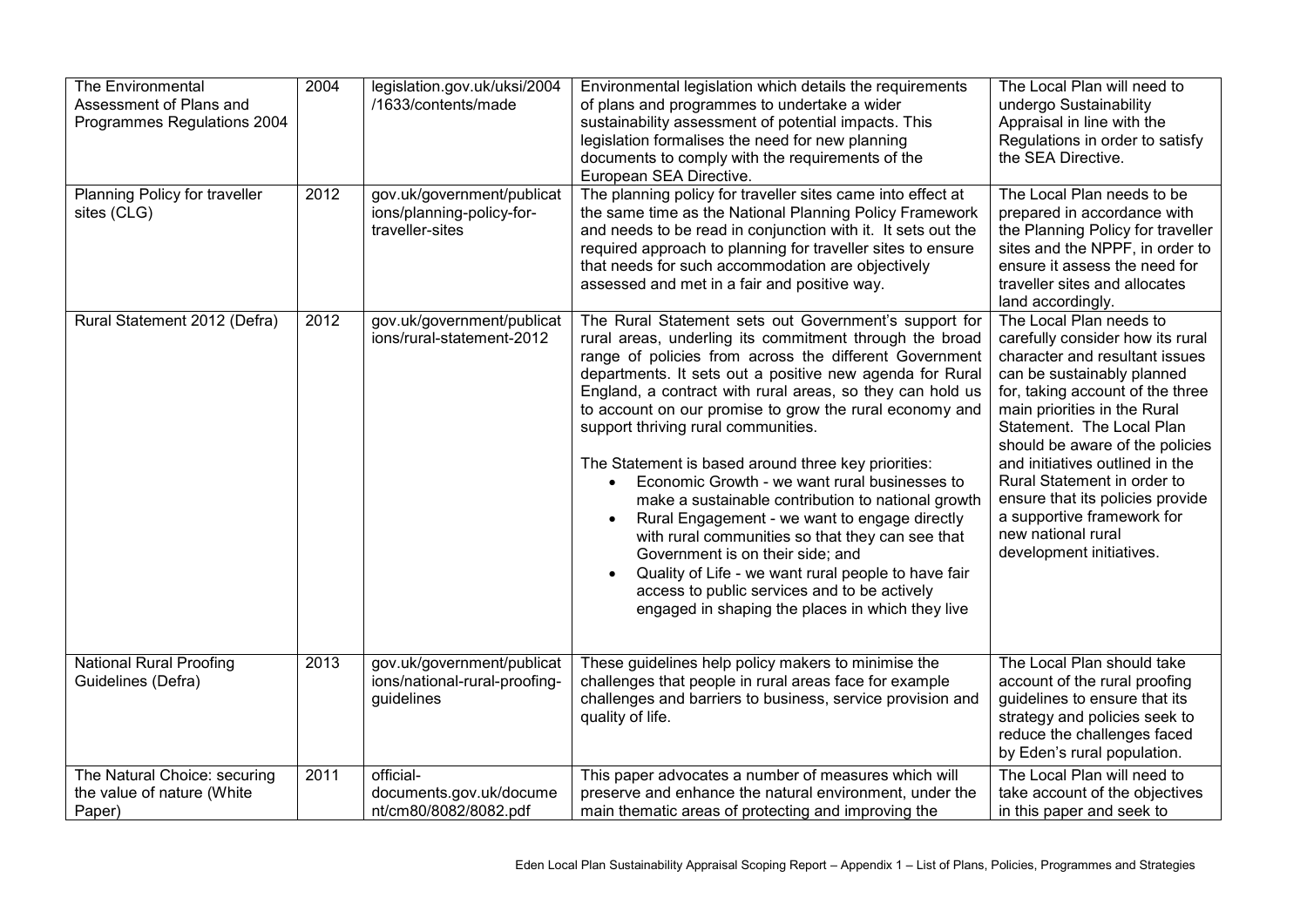|                                                                                             |      |                                                                                                                                                                                               | natural environment, growing a green economy, and<br>reconnecting people and nature.<br>The paper highlights four key reforms for protecting and<br>improving the natural environment, and of particular<br>relevance to planning is 'ecologically coherent planning' -<br>retaining the protection and improvement of the natural<br>environment as core objectives of the planning system. It<br>also sets out plans for piloting biodiversity offsets to make<br>requirements to reduce the impacts of development on<br>biodiversity simpler and more consistent.                                                                                                                                      | improve Eden's natural<br>environment through its<br>development strategy and<br>policies. The impacts of the<br>plan on the natural<br>environment will be assessed<br>through the Sustainability<br>Appraisal.                                                            |
|---------------------------------------------------------------------------------------------|------|-----------------------------------------------------------------------------------------------------------------------------------------------------------------------------------------------|------------------------------------------------------------------------------------------------------------------------------------------------------------------------------------------------------------------------------------------------------------------------------------------------------------------------------------------------------------------------------------------------------------------------------------------------------------------------------------------------------------------------------------------------------------------------------------------------------------------------------------------------------------------------------------------------------------|-----------------------------------------------------------------------------------------------------------------------------------------------------------------------------------------------------------------------------------------------------------------------------|
| <b>Code for Sustainable Homes</b>                                                           | 2008 | gov.uk/government/policies<br>/improving-the-energy-<br>efficiency-of-buildings-and-<br>using-planning-to-protect-<br>the-<br>environment/supporting-<br>pages/code-for-<br>sustainable-homes | The code for sustainable homes is the national standard<br>for the sustainable design and construction of new homes.<br>It aims to reduce carbon emissions and promote higher<br>standards of sustainable design above the current<br>minimum standards set out by the building regulations.<br>It is a prescriptive document that details the standards of<br>performance required for new residential buildings to meet<br>the criteria for the code of sustainability. This is rated on 9<br>categories and uses a 'star' rating system of 1-6.                                                                                                                                                         | The Local Plan should<br>consider how it can promote<br>sustainable building practices<br>and consider whether to<br>require a specific code level<br>through its planning policies to<br>require sustainability levels<br>above those required by<br>building regulations. |
| Meeting the Energy Challenge:<br>A White Paper on Energy<br>(DTI)                           | 2007 | berr.gov.uk/files/file39387.p<br>df                                                                                                                                                           | This White Paper sets out the Government's international<br>and domestic energy strategy to respond to changing<br>circumstances, address the<br>long-term energy challenges faced and to deliver the four<br>energy policy goals:<br>to put ourselves on a path to cutting the UK's carbon<br>dioxide emissions - the main contributor to global<br>warming by some 60% by about 2050, with real<br>progress by 2020;<br>to maintain the reliability of energy supplies;<br>to promote competitive markets in the UK and beyond,<br>helping to raise the rate of sustainable economic<br>growth and to improve our productivity; and<br>to ensure that every home is adequately and<br>affordably heated. | The White Paper sets out the<br>role of the planning system in<br>delivering energy infrastructure<br>and promoting energy<br>efficiency and sustainable<br>development. The Local Plan<br>should have regard to these<br>principles.                                       |
| Natural Environment and Rural<br><b>Communities Act</b>                                     | 2006 | opsi.gov.uk/acts/acts2006/u<br>kpga_20060016_en.pdf                                                                                                                                           | The Act brought into formation Natural England, an<br>organisation responsible for the enhancing and protection<br>of biodiversity and landscape. Part 3 of the Act places a<br>statutory duty on public authorities to conserve<br>biodiversity.                                                                                                                                                                                                                                                                                                                                                                                                                                                          | The local planning authority's<br>duty under the Act to preserve<br>biodiversity must be reflected<br>in the Local Plan and its<br>Sustainability Appraisal.                                                                                                                |
| Building for Life 12 (Cabe at<br>the Design Council, Home<br><b>Builders Federation and</b> | 2012 | designcouncil.org.uk/Docu<br>ments/Documents/OurWork<br>/CABE/BuildingforLife/Buildi                                                                                                          | BFL 12 is the industry standard for the design of new<br>housing developments in order to ensure that new<br>housing is attractive, functional and sustainable. BFL 12                                                                                                                                                                                                                                                                                                                                                                                                                                                                                                                                     | The Local Plan should take<br>account of the principles of<br>Building for Life 12 and ensure                                                                                                                                                                               |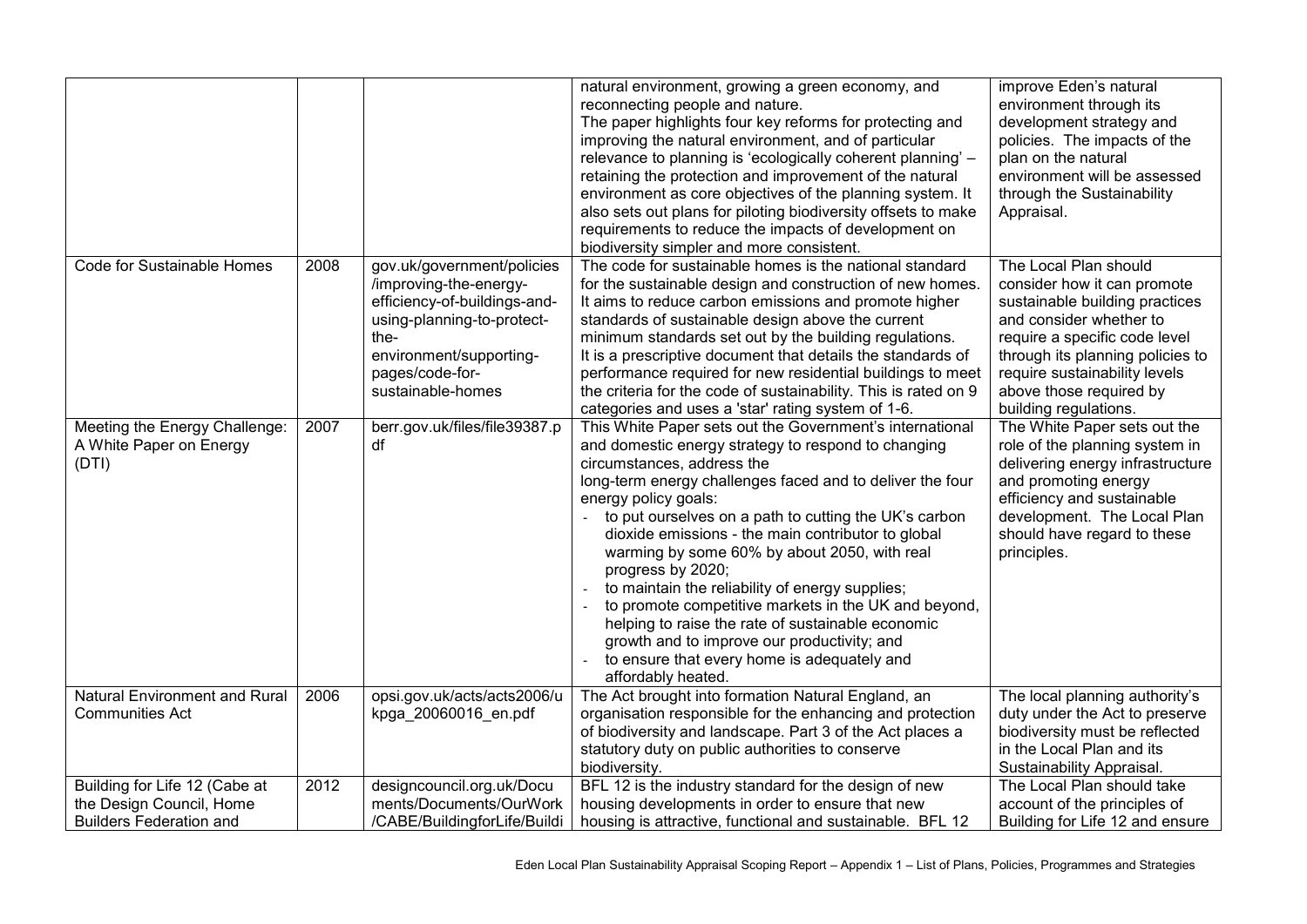| Design for Homes)                                 |      | ngforLife2012                                               | provides a list of 12 questions against which schemes can<br>be assessed.                                                                                                                                                                                                                                                                                                                                                                                                                                                                                                                                                                                                                 | high quality design through its<br>policies.                                                                                                                                                                                                                                                                                                                                          |
|---------------------------------------------------|------|-------------------------------------------------------------|-------------------------------------------------------------------------------------------------------------------------------------------------------------------------------------------------------------------------------------------------------------------------------------------------------------------------------------------------------------------------------------------------------------------------------------------------------------------------------------------------------------------------------------------------------------------------------------------------------------------------------------------------------------------------------------------|---------------------------------------------------------------------------------------------------------------------------------------------------------------------------------------------------------------------------------------------------------------------------------------------------------------------------------------------------------------------------------------|
| Countryside & Right Of Way<br>Act                 | 2000 | opsi.gov.uk/acts/acts2000/u<br>kpga 20000037 en 1           | The Countryside and Rights of Way Act 2000 (CRoW Act<br>2000) applies to England and Wales only, and received<br>Royal Assent on 30 November 2000, with the provisions it<br>contains being brought into force in incremental steps<br>over subsequent years. Containing five Parts and 16<br>Schedules, the Act provides for public access on foot to<br>certain types of land, amends the law relating to public<br>rights of way, increases measures for the management<br>and protection for Sites of Special Scientific Interest<br>(SSSI) and strengthens wildlife enforcement legislation,<br>and provides for better management of Areas of<br>Outstanding Natural Beauty (AONB). | The Local Plan will need to<br>have regard to the provisions<br>of the Act. For example it<br>places a duty on public bodies<br>to further the conservation and<br>enhancements of SSSIs and<br>requires authorities to have<br>regard to the purpose of<br>conserving and enhancing the<br>natural beauty of AONBs when<br>performing their functions, in<br>this case, plan making. |
| Ancient Monuments and<br>Archaeological Areas Act | 1979 | opsi.gov.uk/acts/acts197<br>9/pdf/ukpga_19790046_<br>en.pdf | The Ancient Monuments and Archaeological Areas Act<br>1979 provides for the scheduling of ancient monuments<br>and offers the only legal protection specifically for<br>archaeological sites.                                                                                                                                                                                                                                                                                                                                                                                                                                                                                             | The Local Plan will protect<br>ancient monuments and<br>archaeological areas through<br>its development strategy and<br>planning policies. The<br>Sustainability Appraisal will<br>assess impacts on the historic<br>environment.                                                                                                                                                     |

| <b>REGIONAL AND SUB-REGIONAL (CUMBRIA)</b>              |             |                                                                             |                                                                                                                                                                                                                                                                                                                                                                                                                                                                                                                                                                 |                                                                                                                                                                                                                                                                                                                           |
|---------------------------------------------------------|-------------|-----------------------------------------------------------------------------|-----------------------------------------------------------------------------------------------------------------------------------------------------------------------------------------------------------------------------------------------------------------------------------------------------------------------------------------------------------------------------------------------------------------------------------------------------------------------------------------------------------------------------------------------------------------|---------------------------------------------------------------------------------------------------------------------------------------------------------------------------------------------------------------------------------------------------------------------------------------------------------------------------|
| Plan/Policy/<br><b>Programme/Strategy</b>               | <b>Date</b> | <b>Source</b>                                                               | <b>Objectives and Targets of Document</b>                                                                                                                                                                                                                                                                                                                                                                                                                                                                                                                       | <b>Implications for Local Plan</b><br>and SA                                                                                                                                                                                                                                                                              |
| Cumbria Economic Strategy<br>2009-2019 (Cumbria Vision) | 2009        | cumbria.gov.uk/elibrary/Co<br>ntent/Internet/534/576/6304<br>/407851554.pdf | This document sets out a vision and tools "To be an<br>energised and healthy environment, and one of the fastest<br>growing economies in the UK" Building on the county's<br>major assets, including its unique landscape and natural<br>resources, skills base in nuclear energy and marine<br>engineering and its attractiveness as a place to live, work<br>and visit; the delivery of a range of innovative and<br>sustainable projects will secure a better quality of life for<br>current and future generations."<br>It contains 2 strategic priorities: | The Local Plan should reflect<br>the vision and objectives of the<br>Cumbria Economic Strategy<br>and embed economic growth<br>as a key objective of the plan.<br>Through its development<br>strategy and policy framework<br>the Local Plan should facilitate<br>an environment that is<br>conducive to economic growth. |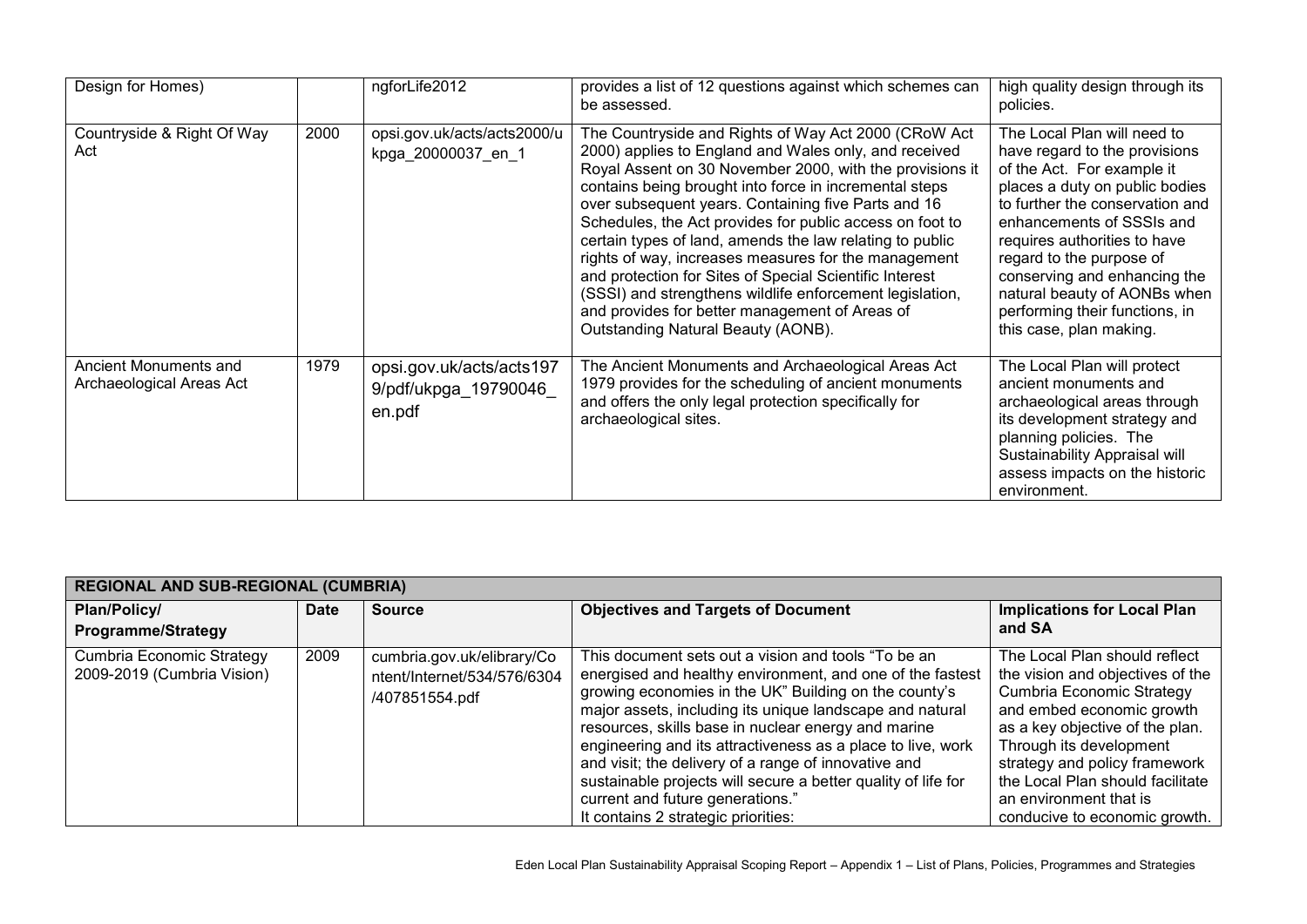|                                    |      |                                                                            | 1: The Opportunities of Energy and the Low Carbon<br>Economy;<br>2: Raising the attractiveness of 'Destination Cumbria' as a<br>place to live, invest, work and visit.<br>And a series of objectives:<br>a: A once-in-a-generation opportunity to transform<br>Cumbria's Education, Skills and Research and achieve a<br>step change in aspirations;<br>b: Better focused support for Business, Enterprise and<br>Employment;<br>c: Development of key Infrastructure as a platform for<br>business growth;<br>d: Innovative stewardship of Cumbria's land and<br>landscape to build a thriving Rural Economy and improve<br>access to services;<br>For Eden and South Lakeland it identifies a number of key<br>opportunities including:<br>Adding value to local products – food and drink,<br>forestry and agriculture – production and marketing;<br>Developing a high quality, world class, yet sustainable<br>local tourism product - accommodation, infrastructure,<br>engagement with the environment, public realm<br>renewal / investment;<br>Cultural and creative industries - very strong cluster of<br>world class cultural attractions and organizations;<br>Knowledge based industry - environmental<br>technologies, renewable energies;<br>Skills and education, including the development of the<br>University of Cumbria, together with tackling a lack of<br>HE provision in the East. |                                                                                                                                          |
|------------------------------------|------|----------------------------------------------------------------------------|-------------------------------------------------------------------------------------------------------------------------------------------------------------------------------------------------------------------------------------------------------------------------------------------------------------------------------------------------------------------------------------------------------------------------------------------------------------------------------------------------------------------------------------------------------------------------------------------------------------------------------------------------------------------------------------------------------------------------------------------------------------------------------------------------------------------------------------------------------------------------------------------------------------------------------------------------------------------------------------------------------------------------------------------------------------------------------------------------------------------------------------------------------------------------------------------------------------------------------------------------------------------------------------------------------------------------------------------------------------------------------------------------------------|------------------------------------------------------------------------------------------------------------------------------------------|
| Cumbria Sustainability<br>Strategy | 2006 | cumbriacc.gov.uk/elibrary/C<br>ontent/Internet/538/752/378<br>90114420.pdf | This strategy includes a series of sustainability objectives<br>for Cumbria:<br>Increasing community participation in local decision-<br>making processes;<br>Reducing health inequalities and levels of crime and<br>disorder;<br>Enabling people to re-assess their values and find<br>ways to live sustainably through education and public<br>engagement;                                                                                                                                                                                                                                                                                                                                                                                                                                                                                                                                                                                                                                                                                                                                                                                                                                                                                                                                                                                                                                               | The Local Plan and its<br>Sustainability Appraisal should<br>reflect the objectives of the<br><b>Cumbria Sustainability</b><br>Strategy. |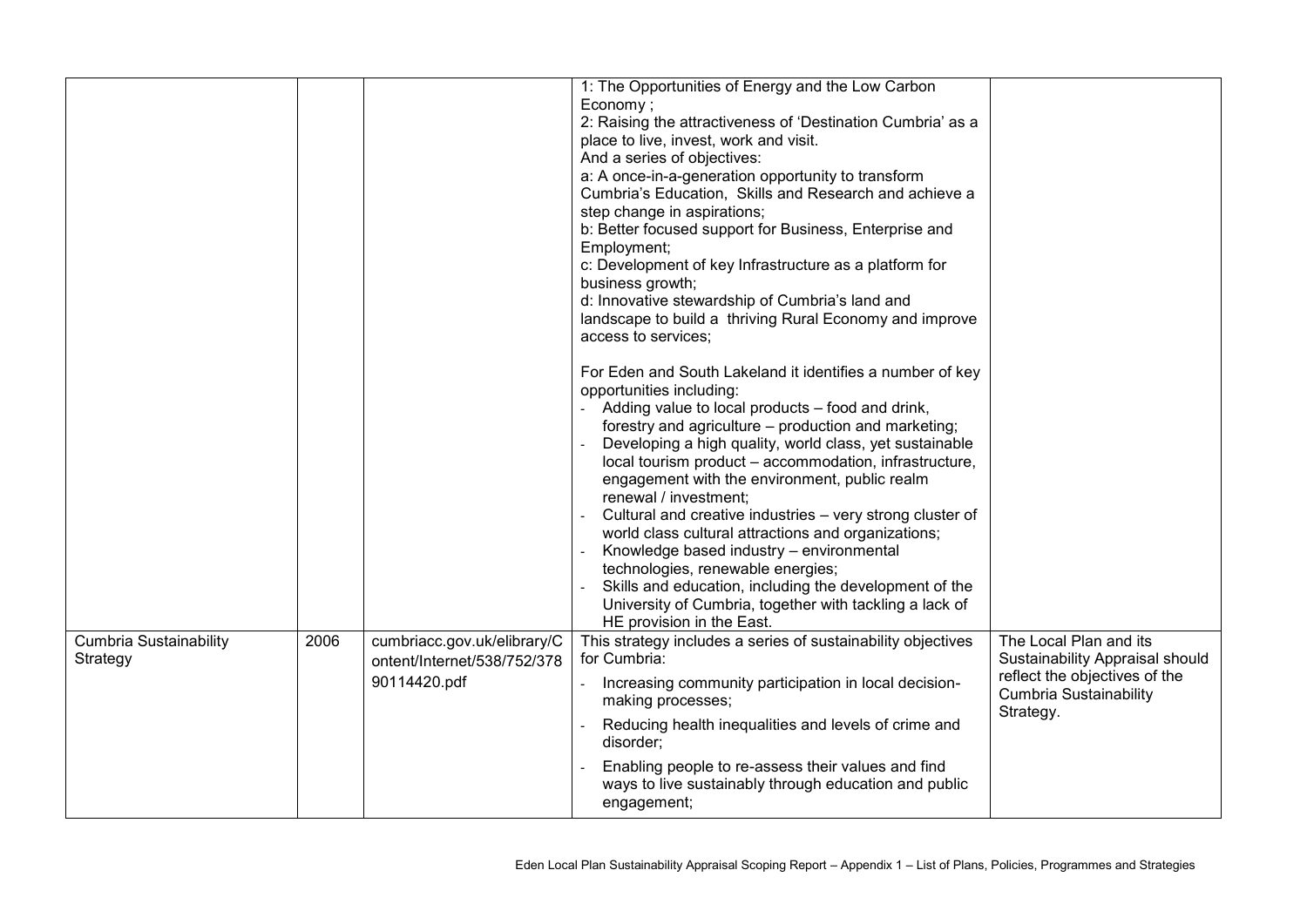|                                                                                         |      |                                                                                                                                     | Ensuring access for all to education, jobs, goods,<br>services and facilities including housing;                                                                                                                                                                                                                                                                                                                       |                                                                                                                                                                                                              |
|-----------------------------------------------------------------------------------------|------|-------------------------------------------------------------------------------------------------------------------------------------|------------------------------------------------------------------------------------------------------------------------------------------------------------------------------------------------------------------------------------------------------------------------------------------------------------------------------------------------------------------------------------------------------------------------|--------------------------------------------------------------------------------------------------------------------------------------------------------------------------------------------------------------|
|                                                                                         |      |                                                                                                                                     | Protecting and enhancing biodiversity, landscape<br>quality and character;                                                                                                                                                                                                                                                                                                                                             |                                                                                                                                                                                                              |
|                                                                                         |      |                                                                                                                                     | Reducing carbon emissions from transport and energy<br>use and helping communities and businesses adapt to<br>climate change;                                                                                                                                                                                                                                                                                          |                                                                                                                                                                                                              |
|                                                                                         |      |                                                                                                                                     | Protecting air quality, groundwater, inland and coastal<br>waters from pollution;                                                                                                                                                                                                                                                                                                                                      |                                                                                                                                                                                                              |
|                                                                                         |      |                                                                                                                                     | Protecting soil and favouring brown field sites for<br>development;                                                                                                                                                                                                                                                                                                                                                    |                                                                                                                                                                                                              |
|                                                                                         |      |                                                                                                                                     | Minimising waste generation while maximising the re-<br>use and recycling of all forms of waste;                                                                                                                                                                                                                                                                                                                       |                                                                                                                                                                                                              |
|                                                                                         |      |                                                                                                                                     | Increasing local employment opportunities, company<br>competitiveness and survival;                                                                                                                                                                                                                                                                                                                                    |                                                                                                                                                                                                              |
|                                                                                         |      |                                                                                                                                     | Encouraging entrepreneurship and business start ups;                                                                                                                                                                                                                                                                                                                                                                   |                                                                                                                                                                                                              |
|                                                                                         |      |                                                                                                                                     | Developing community based economic initiatives in<br>deprived areas                                                                                                                                                                                                                                                                                                                                                   |                                                                                                                                                                                                              |
|                                                                                         |      |                                                                                                                                     |                                                                                                                                                                                                                                                                                                                                                                                                                        |                                                                                                                                                                                                              |
| <b>Cumbria County Council</b><br>(2011) 3rd Cumbria Local<br>Transport Plan (2011-2026) | 2011 | cumbria.gov.uk/roads-<br>transport/public-transport-<br>road-<br>safety/transport/transportpl<br>an/3rdcumbriatransportplan<br>.asp | The new 3rd Local Transport Plan for Cumbria is a<br>statutory document that sets out how roads, footways,<br>cycleways, rights of way and bus and train services in<br>Cumbria will be improved and managed. The new Plan<br>contains a strategy for the years, 2011 to 2026, the<br>policies to implement the strategy and a rolling<br>programme of implementation plans showing where<br>funding will be directed. | The Local Plan should align its<br>objectives relating to transport<br>with the priorities of the Local<br>Transport Plan and should<br>promote sustainable travel in<br>line with the Cumbria wide<br>plan. |
|                                                                                         |      |                                                                                                                                     | It sets the following local priorities:                                                                                                                                                                                                                                                                                                                                                                                |                                                                                                                                                                                                              |
|                                                                                         |      |                                                                                                                                     | safe, strong and inclusive communities;                                                                                                                                                                                                                                                                                                                                                                                |                                                                                                                                                                                                              |
|                                                                                         |      |                                                                                                                                     | health and well-being throughout life;                                                                                                                                                                                                                                                                                                                                                                                 |                                                                                                                                                                                                              |
|                                                                                         |      |                                                                                                                                     | a sustainable and prosperous economy;                                                                                                                                                                                                                                                                                                                                                                                  |                                                                                                                                                                                                              |
|                                                                                         |      |                                                                                                                                     | effective connections between people and places;                                                                                                                                                                                                                                                                                                                                                                       |                                                                                                                                                                                                              |
|                                                                                         |      |                                                                                                                                     | world class environmental quality and in doing so;                                                                                                                                                                                                                                                                                                                                                                     |                                                                                                                                                                                                              |
|                                                                                         |      |                                                                                                                                     | minimises carbon emissions.                                                                                                                                                                                                                                                                                                                                                                                            |                                                                                                                                                                                                              |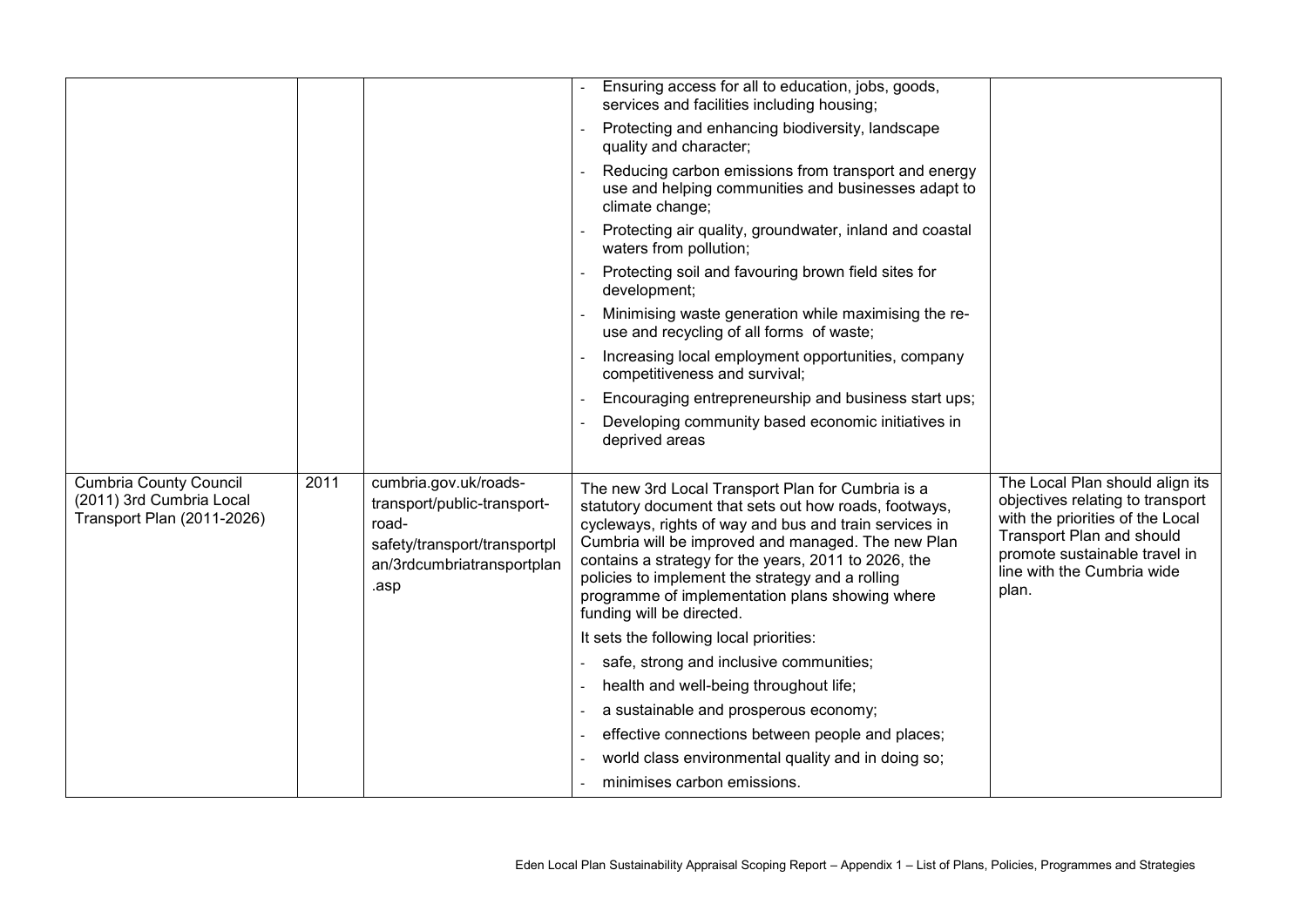| Cumbria Renewable Energy<br>Study                                                          | 2011 | cumbria.gov.uk/planning-<br>environment/renewable-<br>energy/renewableEnergySt<br>udy.asp                    | The Cumbria Renewable Energy Capacity and<br>Deployment Study provides information on the potential<br>renewable energy resources that could be harnessed<br>across the County. It will be used to help develop policy<br>and make future planning decisions through the Local<br>Development Frameworks. These are being produced by<br>the district councils and national park authorities. The<br>County Council could also use it to help develop a county<br>wide Energy Policy. The study sets out the opportunities<br>and constraints to delivering renewable energy in<br>Cumbria. It indicates the suitability of a range of<br>technologies, taking into account the varied<br>environmental, social and economic issues that relate to<br>their installation and operation. It shows that the amount<br>of renewable generated in Cumbria could potentially be<br>doubled, increasing it from 295MW to 606MW. | The Local Plan should take<br>into account the findings of the<br>study in the preparation of its<br>planning policies to support<br>renewable energy production.                                                                                                                                                                           |
|--------------------------------------------------------------------------------------------|------|--------------------------------------------------------------------------------------------------------------|---------------------------------------------------------------------------------------------------------------------------------------------------------------------------------------------------------------------------------------------------------------------------------------------------------------------------------------------------------------------------------------------------------------------------------------------------------------------------------------------------------------------------------------------------------------------------------------------------------------------------------------------------------------------------------------------------------------------------------------------------------------------------------------------------------------------------------------------------------------------------------------------------------------------------|---------------------------------------------------------------------------------------------------------------------------------------------------------------------------------------------------------------------------------------------------------------------------------------------------------------------------------------------|
| <b>Cumbria Wind Energy</b><br><b>Supplementary Planning</b><br>Document                    | 2007 | cumbria.gov.uk/planning-<br>environment/renewable-<br>energy/windEnergy.asp                                  | This guidance has been developed jointly by the<br>Cumbrian local planning authorities to support the<br>implementation of renewable energy policies in local<br>authorities' plan-making and provides consistent guidance<br>for wind energy development across the County.                                                                                                                                                                                                                                                                                                                                                                                                                                                                                                                                                                                                                                              | The Local Plan should ensure<br>its renewable energy policies<br>are consistent with the existing<br>SPD.                                                                                                                                                                                                                                   |
| <b>Cumbria County Council</b><br>(2011) Landscape Character<br><b>Guidance and Toolkit</b> | 2011 | cumbria.gov.uk/planning-<br>environment/countryside/co<br>untryside-<br>landscape/land/LandChara<br>cter.asp | The Cumbria Landscape Character Guidance and Toolkit<br>maps and describes the character of different landscape<br>types across the county and provides guidance to help<br>maintain their distinctiveness.<br>The Guidance and Toolkit is intended to help planners,<br>developers and other interested parties to understand and<br>manage landscape resources and help Local Planning<br>Authorities to develop policy and make decision based on<br>sound landscape character information to help manage,<br>conserve and enhance landscape character in the future.                                                                                                                                                                                                                                                                                                                                                  | The Local Plan will take this<br>guidance and toolkit into<br>account as an important part of<br>the evidence base to inform its<br>strategy and site selection to<br>ensure landscape impacts are<br>minimised. It will enable the<br>landscape impacts of the plan<br>to be robustly assessed<br>through the Sustainability<br>Appraisal. |
| <b>Cumbria Biodiversity Action</b><br>Plan. (Cumbria Biodiversity<br>Partnership)          | 2011 | wildlifeincumbria.org.uk/cba<br>p/index.asp                                                                  | The Biodiversity Action Plan for Cumbria seeks to<br>conserve biodiversity and all the complicated natural<br>systems that it supports which are vital to the survival of<br>the planet and of human life itself. To do this it identifies a<br>number of key species and habitats which need to be<br>protected.                                                                                                                                                                                                                                                                                                                                                                                                                                                                                                                                                                                                         | The Local Plan should take<br>account of the BAP in terms of<br>its objectives and ensure that it<br>does not compromise the<br>habitats and species that the<br>BAP seeks to protect.<br>The Sustainability Appraisal<br>will assess the Local Plan's                                                                                      |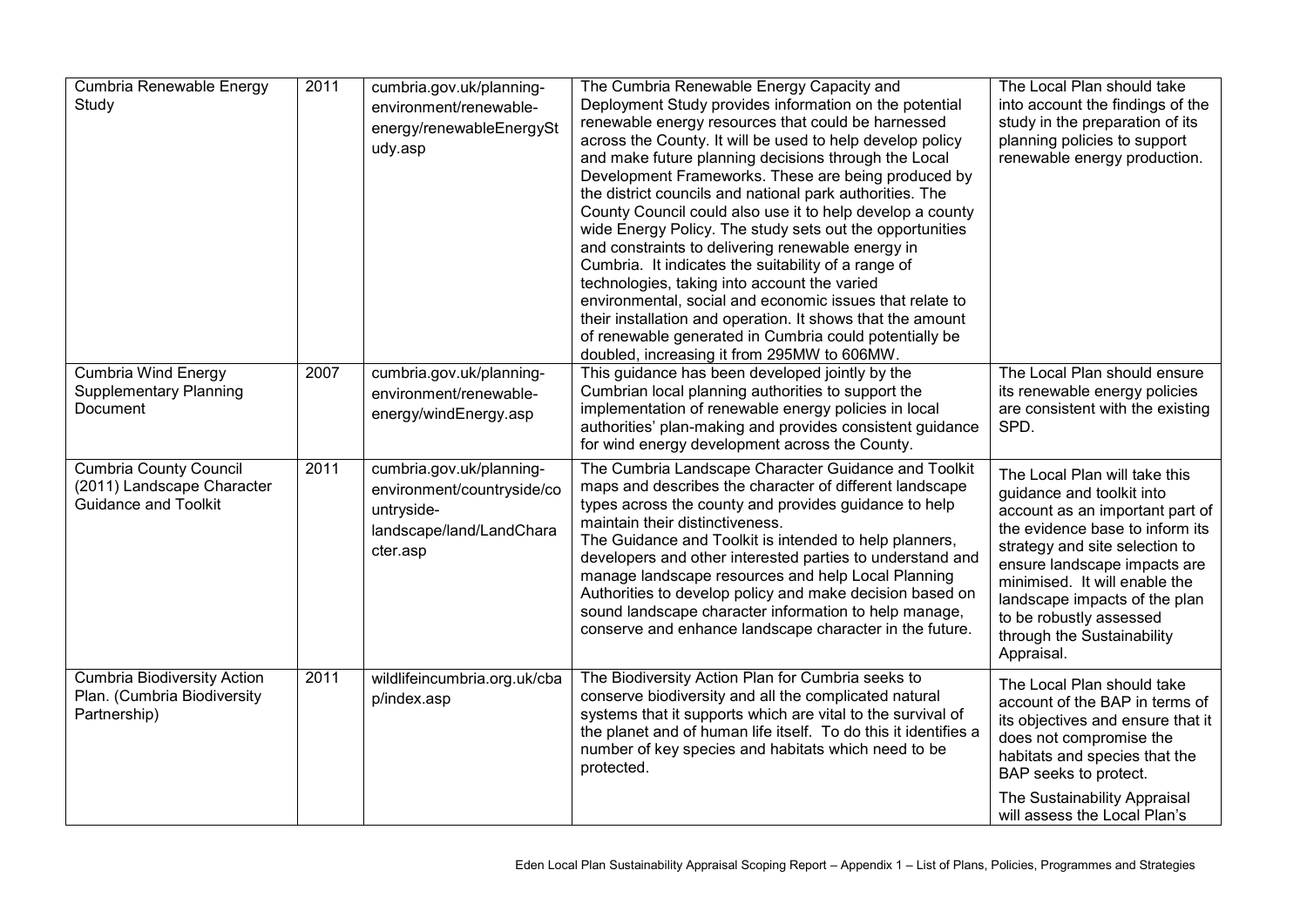|                                                                        |      |                                                                                            |                                                                                                                                                                                                                                                                                                                                                                                                                                                                                                                                                                                                                                                                                                                                                                                                                                                                                                                                                                                                                                                                                                                                               | impact on biodiversity and<br>should take into account the<br>objectives of the Cumbria BAP<br>in doing so.                                                                  |
|------------------------------------------------------------------------|------|--------------------------------------------------------------------------------------------|-----------------------------------------------------------------------------------------------------------------------------------------------------------------------------------------------------------------------------------------------------------------------------------------------------------------------------------------------------------------------------------------------------------------------------------------------------------------------------------------------------------------------------------------------------------------------------------------------------------------------------------------------------------------------------------------------------------------------------------------------------------------------------------------------------------------------------------------------------------------------------------------------------------------------------------------------------------------------------------------------------------------------------------------------------------------------------------------------------------------------------------------------|------------------------------------------------------------------------------------------------------------------------------------------------------------------------------|
| <b>Eden Catchment Flood</b><br>Management Plan<br>(Environment Agency) | 2009 | gov.uk/government/publicat<br>ions/eden-catchment-flood-<br>management-plan                | Catchment Flood Management Plans (CFMPs) give an<br>overview of the flood risk across each river catchment.<br>They recommend ways of managing those risks now and<br>over the next 50-100 years.<br>CFMPs consider all types of inland flooding, from rivers,<br>ground water, surface water and tidal flooding, but not<br>flooding directly from the SA, (coastal flooding), which is<br>covered in Shoreline Management Plans. They also take<br>into account the likely impacts of climate change, the<br>effects of how we use and manage the land, and how<br>areas could be developed to meet our present day needs<br>without compromising the ability of future generations to<br>meet their own needs.                                                                                                                                                                                                                                                                                                                                                                                                                             | The Local Plan will need to<br>have regard to the catchment<br>plan and seek to minimise<br>flood risk through its<br>development strategy and<br>planning policy framework. |
| River Basin Management<br>Plans (Environment Agency)                   | 2009 | gov.uk/government/publicat<br>ions/north-west-district-<br>river-basin-management-<br>plan | River basin management plans (RBMPs) are drawn up for<br>the 10 river basin districts in England and Wales as a<br>requirement of the water framework directive. River Basin<br>Management Plans (RBMPs) set out how the water<br>environment will be managed and provide a framework for<br>more detailed decisions to be made. RBMPs set out a<br>more integrated approach to river basin management<br>based on the following principles:<br>Integrate and streamline plans and processes;<br>Set out a clear, transparent and accessible process of<br>analysis and decision-making;<br>Focus at the river basin district level;<br>Work in partnership with other regulators;<br>Encourage active involvement of a broad cross-section<br>of stakeholders:<br>Make use of the alternative objectives to deliver<br>sustainable development;<br>Use Better Regulation principles and consider the cost-<br>effectiveness of the full range of possible measures;<br>Seek to be even handed across different sectors of<br>society and sectors of industry;<br>Seek to be even handed and transparent in the<br>management of uncertainty; | The Local Plan will need to<br>have regard to the RBMPs in<br>place covering Eden.                                                                                           |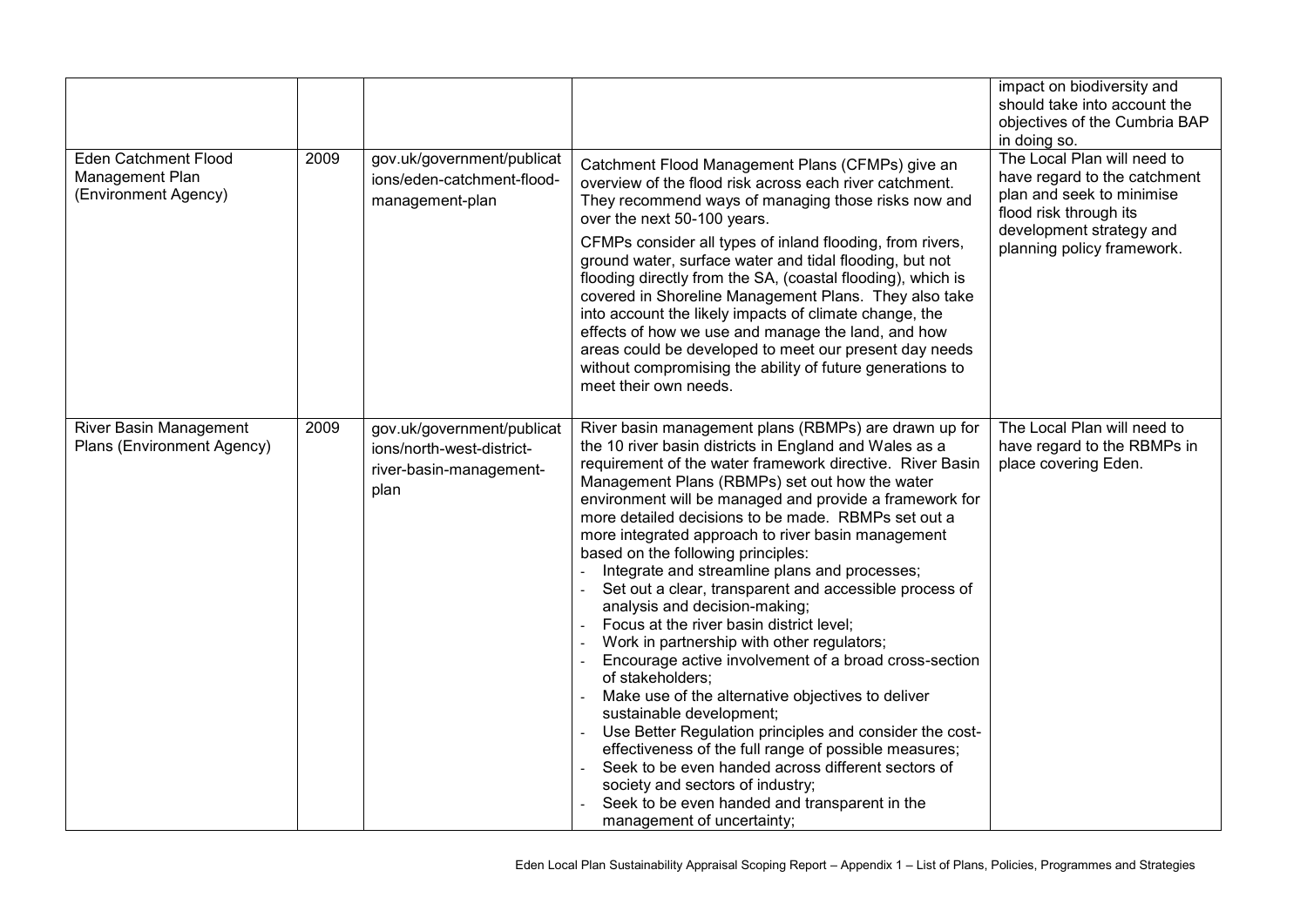|                                                                                              |      |                                                                      | Develop methodologies and refine analyses as more<br>information becomes available.                                                                                                                                                                                                                                                                                                                                                                                                                                                                                                                                                                                                                                                                                                                                                                                                                                                                                                                                                      |                                                                                                                                                                                                                                                                                                                                                                                                                                                           |
|----------------------------------------------------------------------------------------------|------|----------------------------------------------------------------------|------------------------------------------------------------------------------------------------------------------------------------------------------------------------------------------------------------------------------------------------------------------------------------------------------------------------------------------------------------------------------------------------------------------------------------------------------------------------------------------------------------------------------------------------------------------------------------------------------------------------------------------------------------------------------------------------------------------------------------------------------------------------------------------------------------------------------------------------------------------------------------------------------------------------------------------------------------------------------------------------------------------------------------------|-----------------------------------------------------------------------------------------------------------------------------------------------------------------------------------------------------------------------------------------------------------------------------------------------------------------------------------------------------------------------------------------------------------------------------------------------------------|
| The Cumbria Housing Strategy<br>and Investment Plan 2011-<br>2015 (Cumbria Housing<br>Group) | 2011 | cumbriahousinggroup.org.u<br>k/housing-<br>strategy/4560205392       | The strategy contains three key themes which when<br>delivered will help achieve its vision:<br>Housing Growth, Affordability and Community<br>$\blacksquare$<br>Sustainability<br>Vulnerable People, Supporting Independence<br>Housing Market Renewal: Using Stock More<br>Effectively                                                                                                                                                                                                                                                                                                                                                                                                                                                                                                                                                                                                                                                                                                                                                 | The Eden Local Plan will be<br>required to meet housing need<br>and will allocate sites and put<br>in place a policy framework<br>that will support the delivery of<br>housing in line with the<br>Housing Strategy.                                                                                                                                                                                                                                      |
| Council Plan 2014-2017<br>(Cumbria County Council)                                           | 2014 | cumbria.gov.uk/elibrary/Co<br>ntent/Internet/536/4171812<br>3513.pdf | This is the Council Plan for Cumbria County Council and<br>sets out the Council's priorities for action over the period<br>2014-2017 in order to deliver the vision for Cumbria:" For<br>the people of Cumbria, to benefit from sustainable<br>economic growth and an enhanced quality of life".                                                                                                                                                                                                                                                                                                                                                                                                                                                                                                                                                                                                                                                                                                                                         | The Local Plan will take<br>account of the priorities in the<br>Cumbria Council Plan and the<br>district Council will work with<br>the County Council to<br>implement the Plan.                                                                                                                                                                                                                                                                           |
| <b>North Pennines AONB</b><br>Management Plan 2009-2014                                      | 2009 | northpennines.org.uk/Page<br>s/TheAONBManagementPl<br>an2009-14.aspx | The Management Plan sets out the agenda for the<br>conservation and enhancement of the AONB for the 5<br>years between 2009 and 2014.<br>The AONB Management Plan:<br>Highlights the special qualities and enduring<br>significance of the AONB and the importance of its<br>landscape features, and identifies those that are<br>vulnerable to change<br>Presents an integrated vision for the future of the<br>AONB as a whole, in the light of national, regional and<br>local priorities, regardless of administrative boundaries<br>Sets out agreed objectives which will help secure that<br>vision<br>Identifies what needs to be done, by whom and when,<br>in order to achieve these objectives<br>Stimulates action aimed at helping people to discover,<br>enjoy and understand the local landscape and its<br>natural and cultural features<br>Identifies actions which will support those economic<br>and social activities which in themselves will contribute<br>to the conservation and enhancement of natural<br>beauty | The local planning authority<br>has a duty to protect and<br>conserve the natural beauty of<br>the AONB in performing its<br>function, and the Eden Local<br>Plan will therefore need to<br>reflect the objectives and<br>actions of the Management<br>Plan in the preparation of its<br>strategy and policies.<br>Potential impacts on the AONB<br>of the development strategy<br>and sites will be assessed<br>through the Sustainability<br>Appraisal. |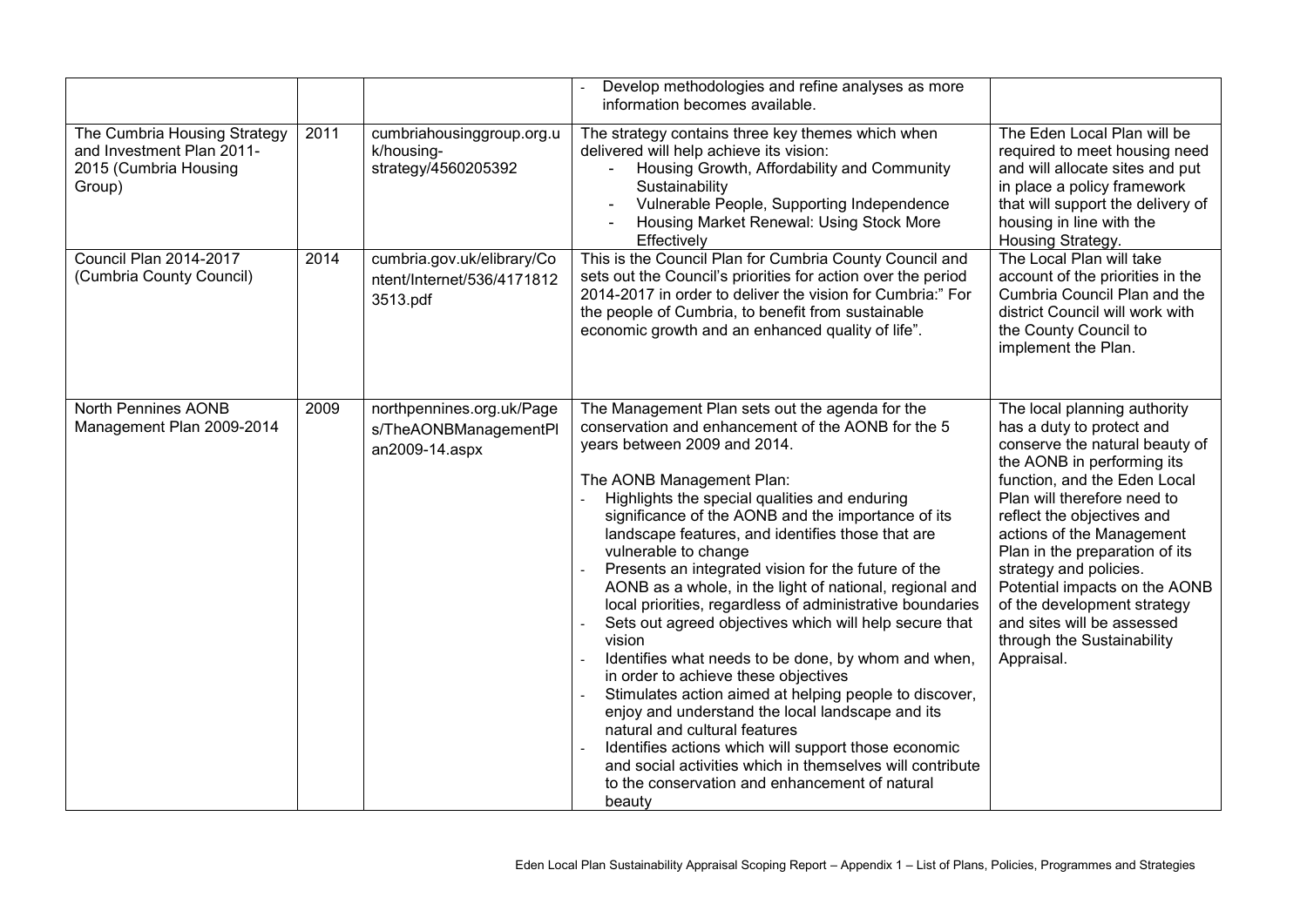| North Pennines AONB<br><b>Building Design Guide</b> | 201 | northpennines.org.uk/Lists/<br>DocumentLibrary/Attachme<br>nts/154//Building.pdf | This guide sets out the design principles which will guide<br>future development in the AONB.<br>The main objectives of the Guidelines are:<br>to help those undertaking building developments or<br>maintenance works, of any scale, to conserve and<br>enhance the natural beauty of the North Pennines;<br>and<br>to stimulate the highest standards of design,<br>conservation and development. | The Eden Local Plan will take<br>into account the guidelines in<br>the preparation of its<br>development management<br>policies and locational strategy<br>approach to development in<br>the AONB area. |
|-----------------------------------------------------|-----|----------------------------------------------------------------------------------|-----------------------------------------------------------------------------------------------------------------------------------------------------------------------------------------------------------------------------------------------------------------------------------------------------------------------------------------------------------------------------------------------------|---------------------------------------------------------------------------------------------------------------------------------------------------------------------------------------------------------|
|-----------------------------------------------------|-----|----------------------------------------------------------------------------------|-----------------------------------------------------------------------------------------------------------------------------------------------------------------------------------------------------------------------------------------------------------------------------------------------------------------------------------------------------------------------------------------------------|---------------------------------------------------------------------------------------------------------------------------------------------------------------------------------------------------------|

| <b>LOCAL</b>                                      |             |                                                                                                      |                                                                                                                                                                                                                                                                                                                                                                                                                                                                                                                                                                                                           |                                                                                                                                                                                                            |
|---------------------------------------------------|-------------|------------------------------------------------------------------------------------------------------|-----------------------------------------------------------------------------------------------------------------------------------------------------------------------------------------------------------------------------------------------------------------------------------------------------------------------------------------------------------------------------------------------------------------------------------------------------------------------------------------------------------------------------------------------------------------------------------------------------------|------------------------------------------------------------------------------------------------------------------------------------------------------------------------------------------------------------|
| Plan/Policy/<br><b>Programme/Strategy</b>         | <b>Date</b> | <b>Source</b>                                                                                        | <b>Objectives and Targets of Document</b>                                                                                                                                                                                                                                                                                                                                                                                                                                                                                                                                                                 | <b>Implications for Local Plan</b><br>and SA                                                                                                                                                               |
| Eden Council Corporate Plan<br>2011-2015          | 2011        | eden.gov.uk/your-<br>council/council-<br>performance/corporate-<br>plan/                             | The Corporate Plan sets out in broad terms the key<br>priorities for the Council and what it aims to achieve over<br>the period 2011-2015.<br>The Corporate Priorities are:<br>Housing - People have access to housing throughout<br>the District<br>Quality Environment - The unique natural and built<br>environment is enhanced, protected and kept<br>sustainable<br>Economic Vitality - Grow the whole economy of Eden<br><b>District</b><br>Quality Council - Services delivered throughout the<br>District are accessible, meet the needs of customers<br>and are continuously seeking improvement | The priorities are highly<br>relevant to the Local Plan and<br>through its strategies and<br>policy framework it will seek to<br>contribute to the achievement<br>of the Corporate Plan.                   |
| <b>Eden Economic Growth</b><br>Strategy 2013-2015 | 2013        | eden.gov.uk/business-and-<br>the-economy/economic-<br>development/eden-<br>economic-growth-strategy/ | The strategy has the vision: "To support the business<br>growth agenda in Eden and to grow the local economy we<br>will create conditions which encourage existing and new<br>businesses to offer jobs at salaries above the national<br>minimum wage". The strategy in its action plan highlights<br>the importance of employment land allocations with good<br>transport accessibility.                                                                                                                                                                                                                 | The Local Plan will need to<br>reflect the priorities of the<br>Economic Strategy and assess<br>the need for economic land<br>and allocate appropriate land<br>to support the delivery of the<br>strategy. |
| <b>Eden Core Strategy</b>                         | 2010        | eden.gov.uk/planning-and-<br>development/planning-<br>policy-for-eden/current-                       | The Core Strategy was the first Development Plan<br>Document intended to replace the old Eden Local Plan. It<br>sets out the vision, aims and spatial strategy and<br>overarching policies for development in Eden District up to                                                                                                                                                                                                                                                                                                                                                                         | The Core Strategy provides<br>the strategic policy framework<br>for the development of Eden<br>and its strategic aims, vision                                                                              |